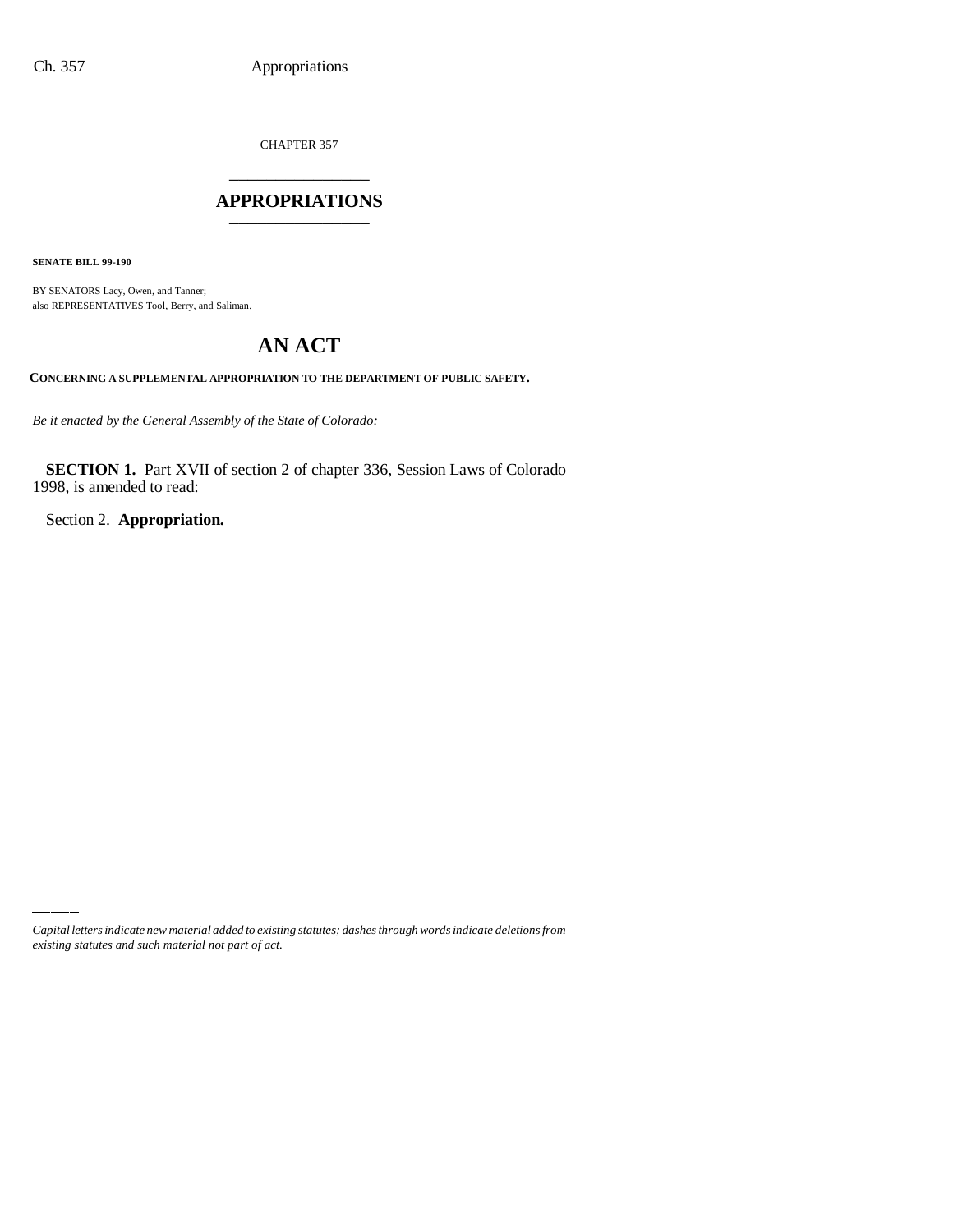-

|                                 |                 |              |                             |                | <b>APPROPRIATION FROM</b> |                                               |                |
|---------------------------------|-----------------|--------------|-----------------------------|----------------|---------------------------|-----------------------------------------------|----------------|
|                                 |                 |              |                             | <b>GENERAL</b> |                           | <b>CASH</b>                                   |                |
|                                 | ITEM &          |              | <b>GENERAL</b>              | <b>FUND</b>    | <b>CASH</b>               | <b>FUNDS</b>                                  | <b>FEDERAL</b> |
|                                 | <b>SUBTOTAL</b> | <b>TOTAL</b> | <b>FUND</b>                 | <b>EXEMPT</b>  | <b>FUNDS</b>              | <b>EXEMPT</b>                                 | <b>FUNDS</b>   |
|                                 | \$              | \$           | \$                          | \$             | \$                        | \$                                            | \$             |
|                                 |                 |              | <b>PART XVII</b>            |                |                           |                                               |                |
|                                 |                 |              | DEPARTMENT OF PUBLIC SAFETY |                |                           |                                               |                |
| (1) EXECUTIVE DIRECTOR'S OFFICE |                 |              |                             |                |                           |                                               |                |
| <b>Personal Services</b>        | 1,912,111       |              |                             |                |                           | $1,912,111(T)^a$                              |                |
|                                 |                 |              |                             |                |                           | $(34.5$ FTE)                                  |                |
| Health, Life, and Dental        | 2,395,462       |              |                             |                | 114,698 <sup>b</sup>      | $2,234,411$ °                                 | 46,353         |
| Short-term Disability           | 92,071          |              |                             |                | $3,244^b$                 | $86,664$ <sup>d</sup>                         | 2,163          |
| Salary Survey, Anniversary      |                 |              |                             |                |                           |                                               |                |
| Increases, and Shift            |                 |              |                             |                |                           |                                               |                |
| Differential                    | 3,855,859       |              |                             |                | 225,946 <sup>b</sup>      | 3,569,585 <sup>e</sup>                        | 60,328         |
| Workers' Compensation           | 1,560,600       |              |                             |                |                           | $1,560,600(T)^a$                              |                |
| <b>Operating Expenses</b>       | 151,194         |              |                             |                |                           | $151,194(T)^a$                                |                |
| Legal Services for 2,113        |                 |              |                             |                |                           |                                               |                |
| hours                           | 103,769         |              |                             |                |                           | $103,769(T)^{a}$                              |                |
| Purchase of Services from       |                 |              |                             |                |                           |                                               |                |
| <b>Computer Center</b>          | 26,463          |              |                             |                |                           | $26,463(T)^a$                                 |                |
| Payment to Risk                 |                 |              |                             |                |                           |                                               |                |
| Management and Property         |                 |              |                             |                |                           |                                               |                |
| Funds                           | 280,580         |              |                             |                |                           | $280,580$ (T) <sup><math>\degree</math></sup> |                |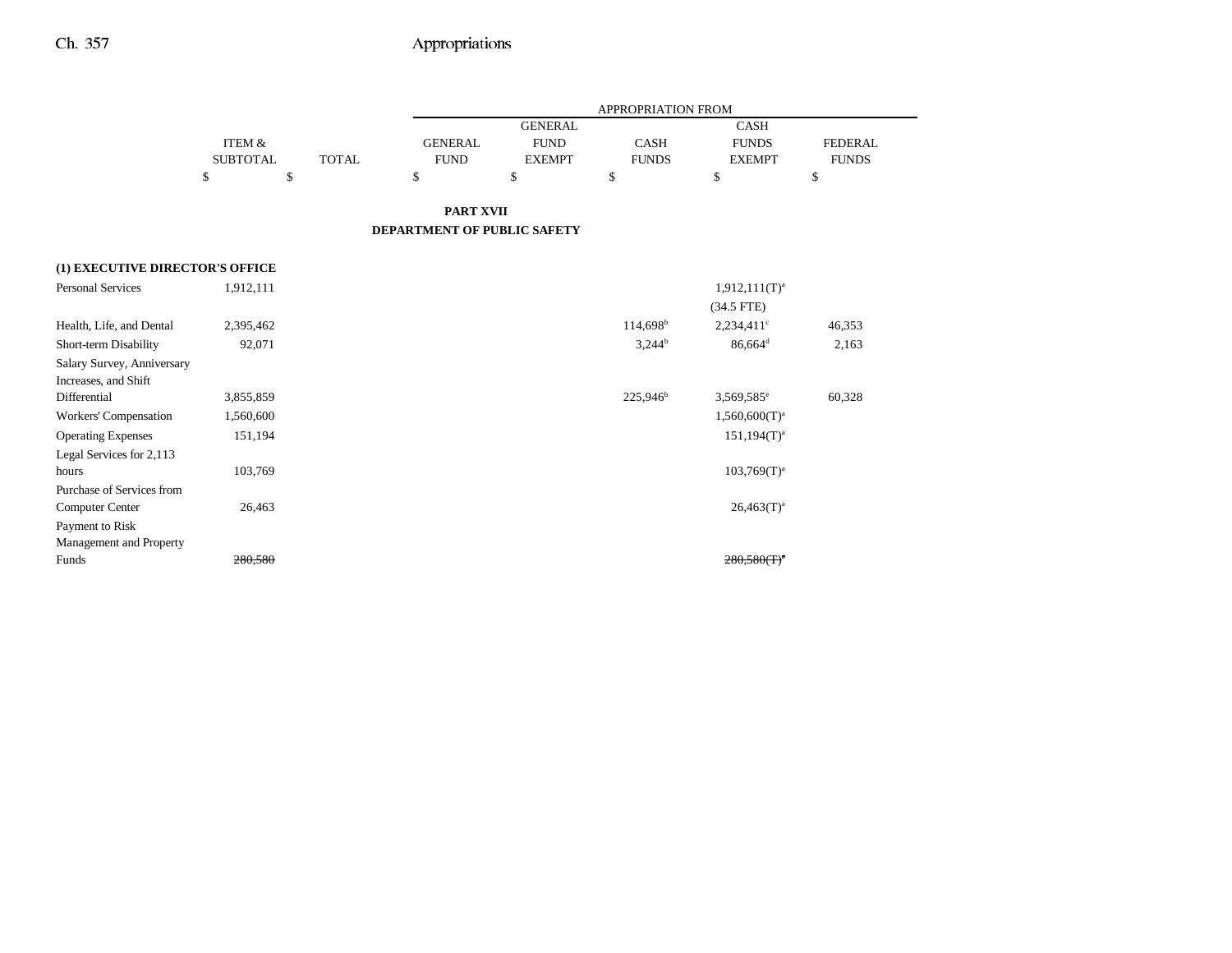|                            | 271,300 |            |                |                       | $271,300(T)^{a}$       |        |
|----------------------------|---------|------------|----------------|-----------------------|------------------------|--------|
| Vehicle Lease Payments     | 34,104  |            |                | $8,284$ <sup>f</sup>  | $25,820(T)^{g}$        |        |
|                            | 38,201  |            | 4,097          |                       |                        |        |
| <b>Leased Space</b>        | 602,351 |            |                |                       | $569,654$ <sup>h</sup> | 32,697 |
|                            | 612,284 |            | 8,800          |                       | 570,787h               |        |
| Capitol Complex Leased     |         |            |                |                       |                        |        |
| Space                      | 507,943 |            |                | $2,479$ <sup>b</sup>  | 485,822 <sup>i</sup>   | 19,642 |
|                            | 449,915 |            |                | 2,199 <sup>b</sup>    | 430,315 <sup>i</sup>   | 17,401 |
| Lease Purchase - 700       |         |            |                |                       |                        |        |
| Kipling Street             | 535,246 |            | 14,431         |                       | $520,815^{\circ}$      |        |
| Utilities                  | 81,964  |            |                |                       | $81,964^k$             |        |
| Distributions to Local     |         |            |                |                       |                        |        |
| Government                 | 50,000  |            |                | $50,000$ <sup>1</sup> |                        |        |
| Witness Protection Program | 50,000  |            |                |                       | $50,000^m$             |        |
|                            | 200,000 |            |                |                       | $200,000^{\rm m}$      |        |
| COLORADO INTEGRATED        |         |            |                |                       |                        |        |
| <b>CRIMINAL JUSTICE</b>    |         |            |                |                       |                        |        |
| <b>INFORMATION SYSTEM</b>  | 278,921 |            | 278,921        |                       |                        |        |
|                            |         |            | $(2.0$ FTE $)$ |                       |                        |        |
| Infrastructure Upgrade     | 262,500 |            |                |                       | $262,500$ <sup>n</sup> |        |
|                            |         | 12,502,217 |                |                       |                        |        |
|                            |         | 12,877,860 |                |                       |                        |        |
|                            |         |            |                |                       |                        |        |

a These amounts shall be from indirect cost recoveries.

<sup>b</sup> These amounts shall be from various sources of cash funds.

c Of this amount, \$1,754,757 shall be from the Highway Users Tax Fund, \$378,594(T) shall be from indirect cost recoveries, and \$101,060 shall be from various sources of exempt cash funds.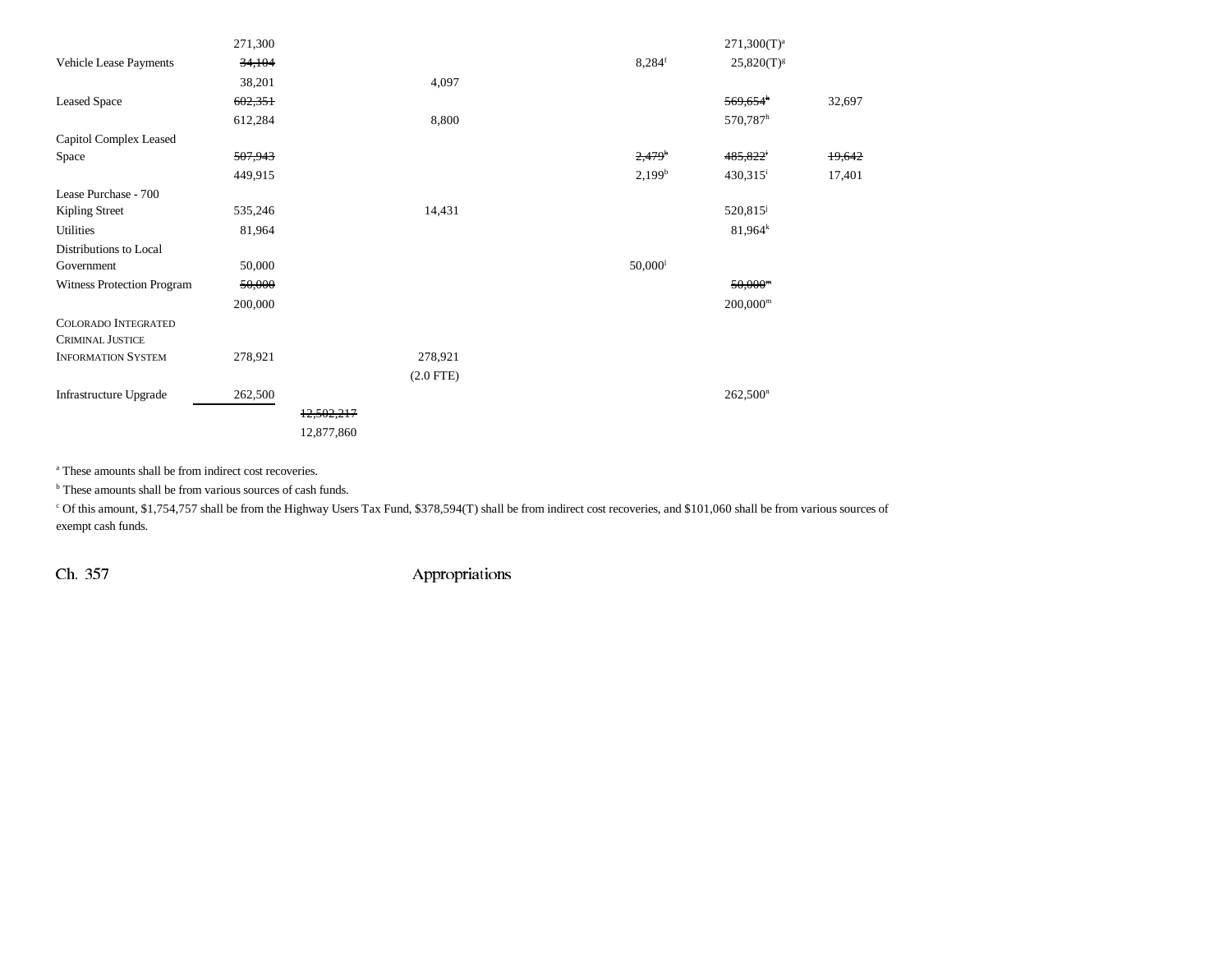|                 |              |                |                | APPROPRIATION FROM |               |              |  |
|-----------------|--------------|----------------|----------------|--------------------|---------------|--------------|--|
|                 |              |                | <b>GENERAL</b> |                    | CASH          |              |  |
| ITEM &          |              | <b>GENERAL</b> | <b>FUND</b>    | CASH               | <b>FUNDS</b>  | FEDERAL      |  |
| <b>SUBTOTAL</b> | <b>TOTAL</b> | FUND           | <b>EXEMPT</b>  | <b>FUNDS</b>       | <b>EXEMPT</b> | <b>FUNDS</b> |  |
|                 |              |                |                |                    |               |              |  |
|                 |              |                |                |                    |               |              |  |

<sup>d</sup> Of this amount, \$65,734 shall be from the Highway Users Tax Fund, \$18,473(T) shall be from indirect cost recoveries, and \$2,457 shall be from various sources of exempt cash funds.

e Of this amount, \$2,690,065 shall be from the Highway Users Tax Fund, \$713,291(T) shall be from indirect cost recoveries, and \$166,229 shall be from various sources of exempt cash funds.

f This amount shall be from the Firefighter and First Responder Certification Fund, the Fire Service Education and Training Fund, the Hazardous Materials Responder Voluntary Certification Fund, the Fire Suppression Cash Fund, and the Fireworks Licensing Cash Fund.

g Of this amount, \$9,024 shall be from Limited Gaming funds appropriated in the Department of Revenue, and \$16,796 shall be from indirect cost recoveries.

h Of this amount, \$369,474 shall be from the Highway Users Tax Fund, \$146,153(T) shall be from indirect cost recoveries, \$29,584(T) shall be from user fees collected from other state agencies for the Garage Operation, \$12,743(T) \$13,876(T) shall be from user fees collected from other state agencies for the Aircraft Pool, \$10,050(T) shall be from Limited Gaming funds appropriated in the Department of Revenue, and \$1,650(T) shall be from the Sex Offender Surcharge Fund pursuant to Section 18-21-103, C.R.S., appropriated in the Department of Public Safety, Division of Criminal Justice.

<sup>i</sup> Of this amount, \$145,161 \$128,578 shall be from the Highway Users Tax Fund, \$333,820(T) \$295,683(T) shall be from indirect cost recoveries, and \$6,841 \$6,054 shall be from various sources of exempt cash funds.

j Of this amount, \$288,813 shall be from the Highway Users Tax Fund, and \$232,002(T) shall be from indirect cost recoveries.

k Of this amount, \$78,606 shall be from the Highway Users Tax Fund, and \$3,358(T) shall be from user fees collected from other state agencies for the Garage Operation.

l This amount shall be from the Hazardous Materials Safety Fund pursuant to Section 42-20-107, C.R.S.

m This amount shall be from reserves in the Witness Protection Fund pursuant to Section 24-33.5-106, C.R.S.

n Of this amount \$170,292 shall be from the Highway Users Tax Fund, and \$92,208(T) shall be from indirect cost recoveries.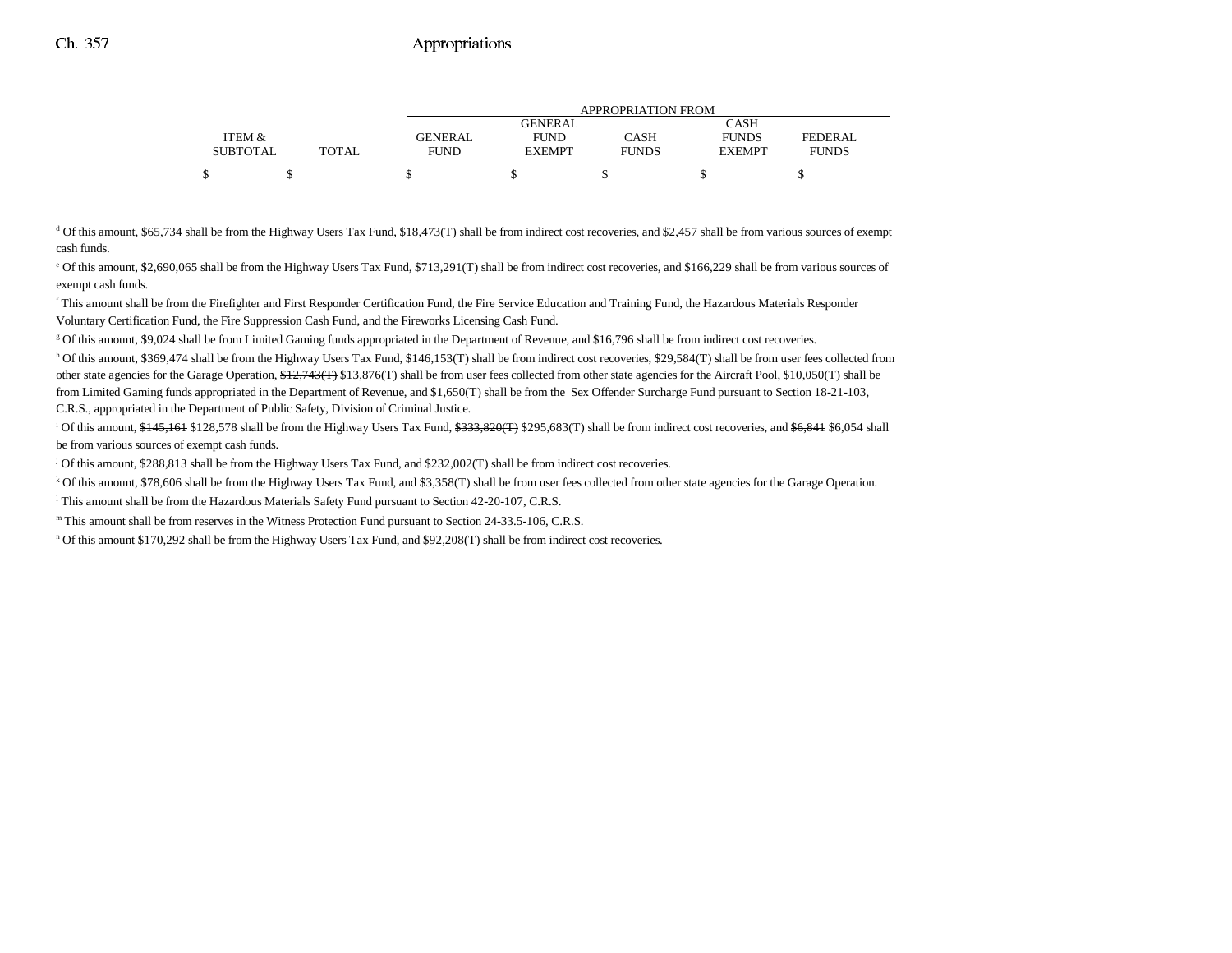| (2) COLORADO STATE PATROL <sup>180, 181</sup> |              |              |                        |                           |              |
|-----------------------------------------------|--------------|--------------|------------------------|---------------------------|--------------|
| Colorado State Patrol                         |              |              |                        |                           |              |
| Colonel, Lt. Colonels,                        |              |              |                        |                           |              |
| Majors, Captains                              | 2,559,714    |              |                        | 2,559,714 <sup>a</sup>    |              |
|                                               |              |              |                        | $(35.0$ FTE)              |              |
| Sergeants, Technicians, and                   |              |              |                        |                           |              |
| Troopers A and B <sup>182</sup>               | 26,841,660   |              | $363,059^{\rm b}$      | 25,374,369°               | 1,104,232    |
|                                               |              |              | $(8.0$ FTE)            | $(511.6$ FTE)             | $(21.0$ FTE) |
| Civilians                                     | 3,109,396    |              | $43,886$ <sup>d</sup>  | $3,065,510^e$             |              |
|                                               |              |              | $(2.0$ FTE)            | $(77.5$ FTE)              |              |
| Retirements                                   | 400,000      |              |                        | 400,000 <sup>a</sup>      |              |
| <b>Operating Expenses</b>                     | 1,679,604    |              | 228,949 <sup>b</sup>   | $1,450,655$ <sup>f</sup>  |              |
| Capital Outlay                                | 332,237      |              | $16,113^b$             | $316,124$ <sup>g</sup>    |              |
| <b>Auto Related Expenses</b>                  | 5,144,778    |              | 39,105 <sup>b</sup>    | 5,105,673h                |              |
| <b>Dispatch Services</b>                      | 4,639,196    | 342,831      | $116,604^{\mathrm{i}}$ | 4,175,490                 | 4,271        |
|                                               |              | $(12.1$ FTE) | $(4.2$ FTE)            | $(121.8$ FTE)             |              |
| <b>State Patrol Training</b>                  |              |              |                        |                           |              |
| Academy <sup>183</sup>                        | 1,783,974    |              | 171,208 <sup>i</sup>   | $1,612,766$ <sup>k</sup>  |              |
|                                               | $(16.0$ FTE) |              |                        |                           |              |
| <b>Highway Safety Grants</b>                  | 500,000      |              |                        | $500,000(T)^1$            |              |
| Aircraft Pool <sup>184</sup>                  | 458,659      | 83,787       |                        | $374,872$ <sup>m</sup>    |              |
|                                               | 471,098      | 84,233       | 10,000 <sup>b</sup>    | $376,865^{\rm m}$         |              |
|                                               |              |              |                        | $(6.0$ FTE)               |              |
| Aircraft Engine Reserve                       | 180,000      |              |                        | $180,000(T)^n$            |              |
| Capitol and Governor's                        |              |              |                        |                           |              |
| Security                                      | 980,688      | 707,312      |                        | $273,376(T)$ <sup>o</sup> |              |
|                                               | 995,179      | 721,803      |                        |                           |              |
|                                               |              |              |                        |                           |              |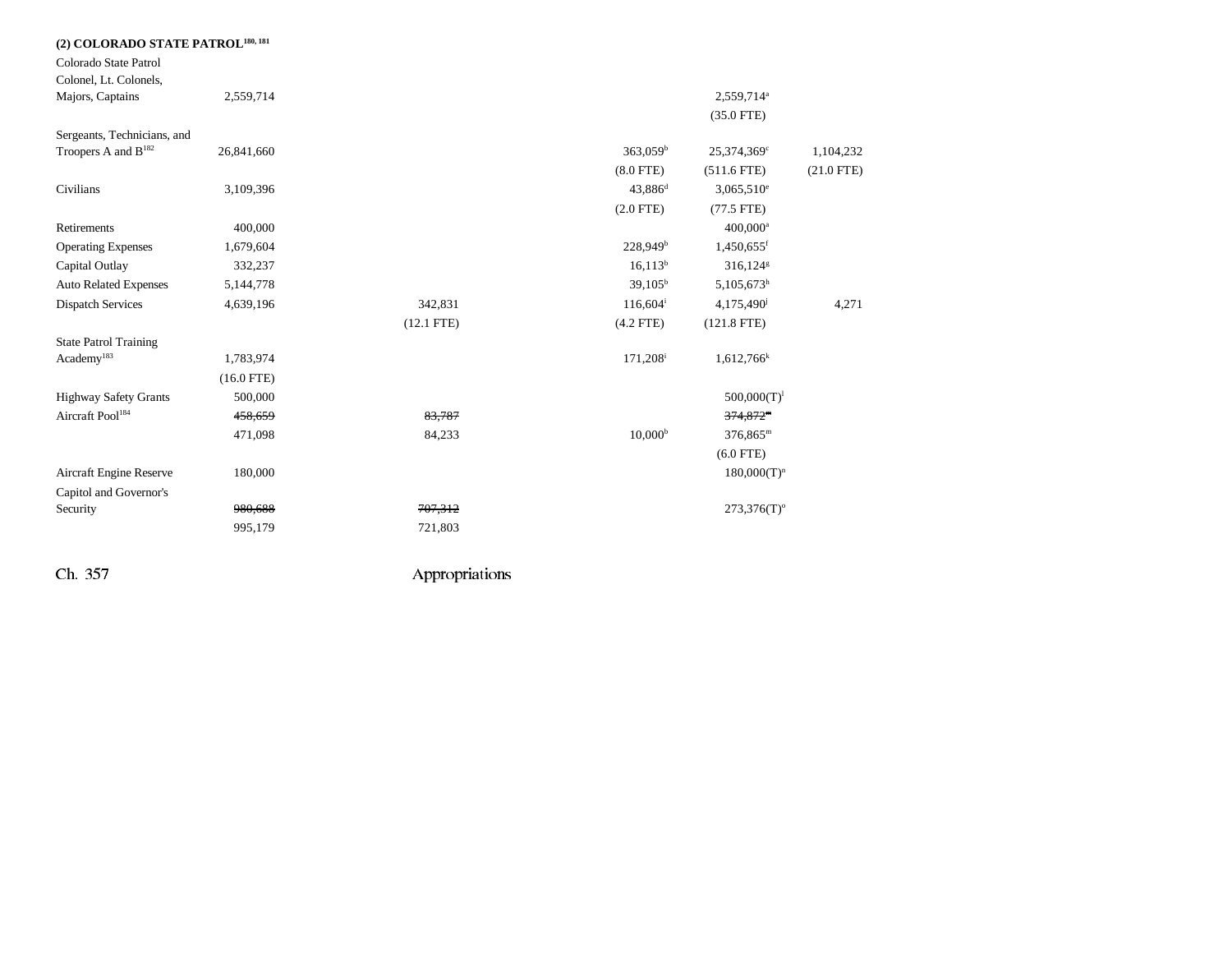|                            |                                      |              |                               |                                                | APPROPRIATION FROM          |                                              |                                |
|----------------------------|--------------------------------------|--------------|-------------------------------|------------------------------------------------|-----------------------------|----------------------------------------------|--------------------------------|
|                            | <b>ITEM &amp;</b><br><b>SUBTOTAL</b> | <b>TOTAL</b> | <b>GENERAL</b><br><b>FUND</b> | <b>GENERAL</b><br><b>FUND</b><br><b>EXEMPT</b> | <b>CASH</b><br><b>FUNDS</b> | <b>CASH</b><br><b>FUNDS</b><br><b>EXEMPT</b> | <b>FEDERAL</b><br><b>FUNDS</b> |
|                            | \$                                   | \$           | \$                            | \$                                             | \$                          | \$                                           | \$                             |
|                            |                                      |              |                               |                                                |                             |                                              |                                |
|                            | $(19.0$ FTE)                         |              |                               |                                                |                             |                                              |                                |
| Highway Road Closure       |                                      |              |                               |                                                |                             |                                              |                                |
| Fund                       | 725,000                              |              |                               |                                                | $225,000^{\rm b}$           | $500,000(T)^1$                               |                                |
| <b>Nuclear Materials</b>   |                                      |              |                               |                                                |                             |                                              |                                |
| Transportation             | 2,500                                |              |                               |                                                | 2,500 <sup>p</sup>          |                                              |                                |
| Hazardous Materials        |                                      |              |                               |                                                |                             |                                              |                                |
| Routing                    | 441,212                              |              |                               |                                                | 93,959 <sup>q</sup>         | $347,253^a$                                  |                                |
|                            |                                      |              |                               |                                                | $(1.5$ FTE)                 | $(5.5$ FTE)                                  |                                |
| Hazardous Materials        |                                      |              |                               |                                                |                             |                                              |                                |
| Equipment                  | 171,000                              |              |                               |                                                |                             | $171,000^a$                                  |                                |
| Vehicle Identification     |                                      |              |                               |                                                |                             |                                              |                                |
| Number Inspections         | 51,185                               |              |                               |                                                | $51,185^v$                  |                                              |                                |
| Garage Operations          | 584,442                              |              |                               |                                                |                             | 584,442(T)                                   |                                |
|                            |                                      |              |                               |                                                | 8,000 <sup>b</sup>          | $576,442(T)^r$                               |                                |
|                            |                                      |              |                               |                                                |                             | $(2.0$ FTE)                                  |                                |
| Vehicle Purchases/Nonfleet | 302,778                              |              |                               |                                                |                             | 302,778 <sup>s</sup>                         |                                |
| Victim Assistance          | 264,060                              |              |                               |                                                |                             | $264,060(T)$ <sup>t</sup>                    |                                |
|                            |                                      |              |                               |                                                |                             | $(6.5$ FTE)                                  |                                |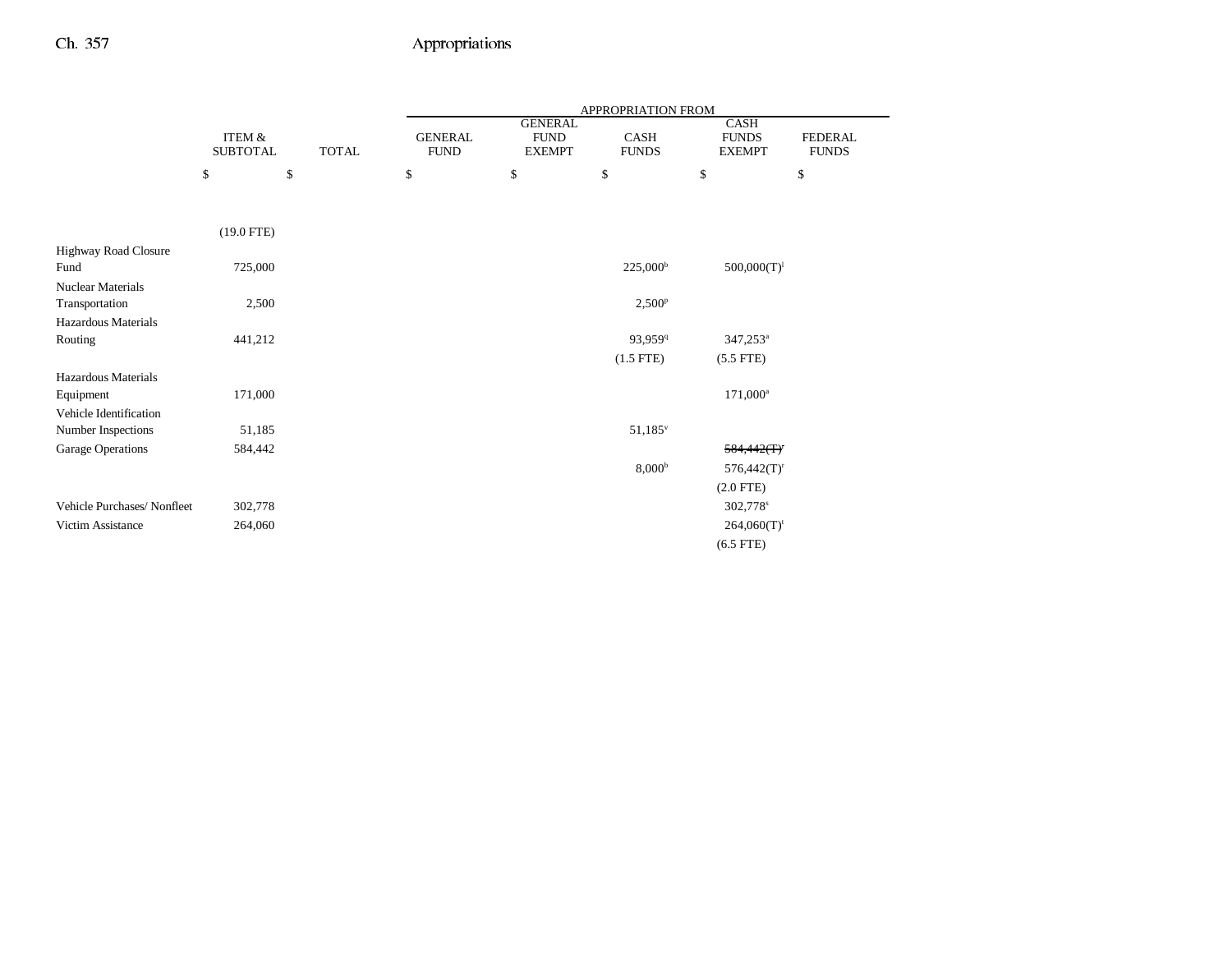| World Alpine Ski<br>Championship Security<br><b>COUNTER-DRUG</b> | 237,122   |              |  |                       | 237,122 <sup>a</sup> |                |
|------------------------------------------------------------------|-----------|--------------|--|-----------------------|----------------------|----------------|
| PROGRAM <sup>184a</sup>                                          | 300,000   |              |  | $200,000^w$           |                      | 100,000        |
|                                                                  |           |              |  |                       |                      | $(2.0$ FTE $)$ |
| <b>Indirect Cost Assessment</b>                                  | 5,658,175 |              |  | $89,879$ <sup>b</sup> | $5,476,602^u$        | 91,694         |
|                                                                  |           | 57,047,380   |  |                       |                      |                |
|                                                                  |           | 57, 374, 310 |  |                       |                      |                |

a These amounts shall be from the Highway Users Tax Fund.

<sup>b</sup> These amounts shall be from various local sources of cash funds.

c Of this amount, \$24,641,953 shall be from the Highway Users Tax Fund, \$683,997(T) shall be from Limited Gaming funds appropriated in the Department of Revenue, and \$48,419 shall be from various exempt local sources.

d Of this amount, \$24,542 shall be from the Vehicle Identification Number Inspection Fund pursuant to Section 42-5-204, C.R.S., and \$19,344 shall be from the E-470 Toll Road Authority.

e Of this amount, \$3,033,300 shall be from the Highway Users Tax Fund, and \$32,210(T) shall be from Limited Gaming funds appropriated in the Department of Revenue.

f Of this amount, \$1,298,952 shall be from the Highway Users Tax Fund, \$107,100 shall be from reserves in the Auto Sales Cash Fund, and \$44,603(T) shall be from Limited Gaming funds appropriated in the Department of Revenue.

g Of this amount, \$31,124 shall be from the Highway Users Tax Fund, and \$285,000 shall be from reserves in the Auto Sales Cash Fund.

h Of this amount, \$5,032,821 shall be from the Highway Users Tax Fund, and \$72,852(T) shall be from Limited Gaming funds appropriated in the Department of Revenue. i These amounts shall be from user fees collected.

j Of this amount, \$3,856,239 shall be from the Highway Users Tax Fund, \$289,251(T) shall be from user fees collected from state agencies, and \$30,000(T) shall be from Limited Gaming funds appropriated in the Department of Revenue.

k Of this amount, \$1,319,562 shall be from the Highway Users Tax Fund, and \$293,204(T) shall be from user fees collected from other state agencies.

l These amounts shall be from the Department of Transportation.

m Of this amount, \$219,268 \$220,434 shall be from the Highway Users Tax Fund, and \$155,604(T) \$156,431(T) shall be from user fees collected from other state agencies.

n This amount shall be from reserves in the Aircraft Engine Reserve Fund.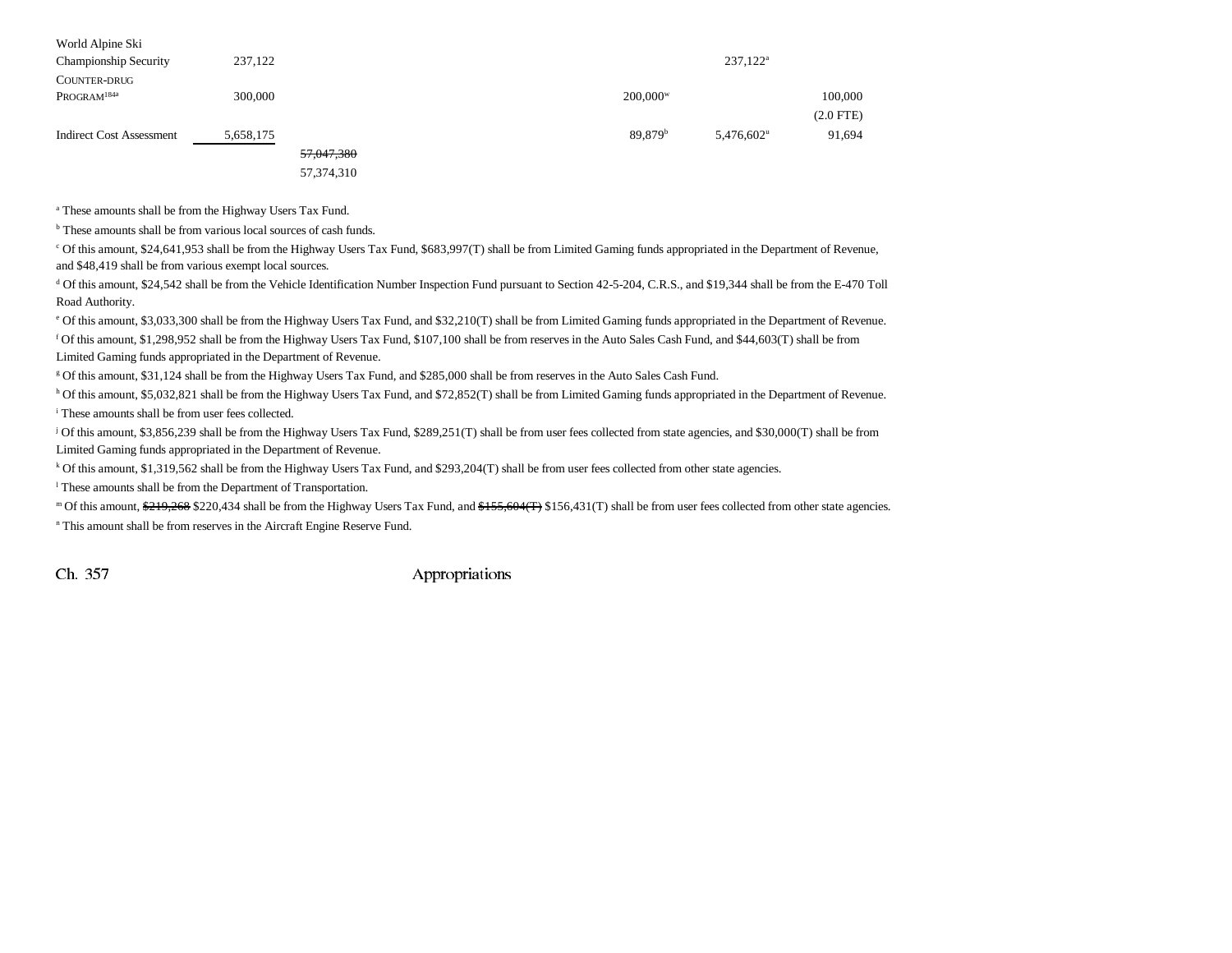|                 |       |                |                | <b>APPROPRIATION FROM</b> |               |                |
|-----------------|-------|----------------|----------------|---------------------------|---------------|----------------|
|                 |       |                | <b>GENERAL</b> |                           | <b>CASH</b>   |                |
| ITEM &          |       | <b>GENERAL</b> | <b>FUND</b>    | CASH                      | <b>FUNDS</b>  | <b>FEDERAL</b> |
| <b>SUBTOTAL</b> | TOTAL | <b>FUND</b>    | <b>EXEMPT</b>  | <b>FUNDS</b>              | <b>EXEMPT</b> | <b>FUNDS</b>   |
|                 |       |                |                |                           |               |                |

<sup>o</sup> This amount shall be from the Legislative Department.

p This amount shall be from the Nuclear Materials Transportation Fund pursuant to Section 42-20-511, C.R.S.

<sup>q</sup> This amount shall be from the Hazardous Materials Safety Fund pursuant to Section 42-20-107, C.R.S.

r These amounts shall be from user fees collected from other state agencies.

s This amount shall be from the sale of used vehicles.

t This amount shall be from the Victim's Assistance and Law Enforcement Fund, appropriated in the Department of Public Safety, Division of Criminal Justice.

u Of this amount, \$5,281,920 shall be from the Highway Users Tax Fund and \$194,682 shall be from various exempt local sources.

v This amount shall be from the Vehicle Identification Number Inspection Fund pursuant to Section 42-5-204, C.R.S.

W THIS AMOUNT SHALL BE FROM LOCAL LAW ENFORCEMENT AGENCIES TO PURCHASE GOODS FROM THE FEDERAL GOVERNMENT.

#### **(3) DIVISION OF FIRE SAFETY**

| <b>Personal Services</b>        | 314,263 | 89.713      | 131.431 <sup>a</sup>   | $93.119(T)^{b}$ |
|---------------------------------|---------|-------------|------------------------|-----------------|
|                                 |         | $(1.0$ FTE) | $(3.0$ FTE $)$         | $(2.0$ FTE $)$  |
| <b>Operating Expenses</b>       | 177,092 | 16.234      | $145.247$ <sup>a</sup> | $15,611(T)^{b}$ |
| <b>Indirect Cost Assessment</b> | 32.985  |             | $19.314^a$             | $13,671(T)^{b}$ |
|                                 |         | 524,340     |                        |                 |

a These amounts shall be from the Firefighter and First Responder Certification Fund, the Fire Service Education and Training Fund, the Hazardous Materials Responder Voluntary Certification Fund, the Fire Suppression Cash Fund, and the Fireworks Licensing Cash Fund.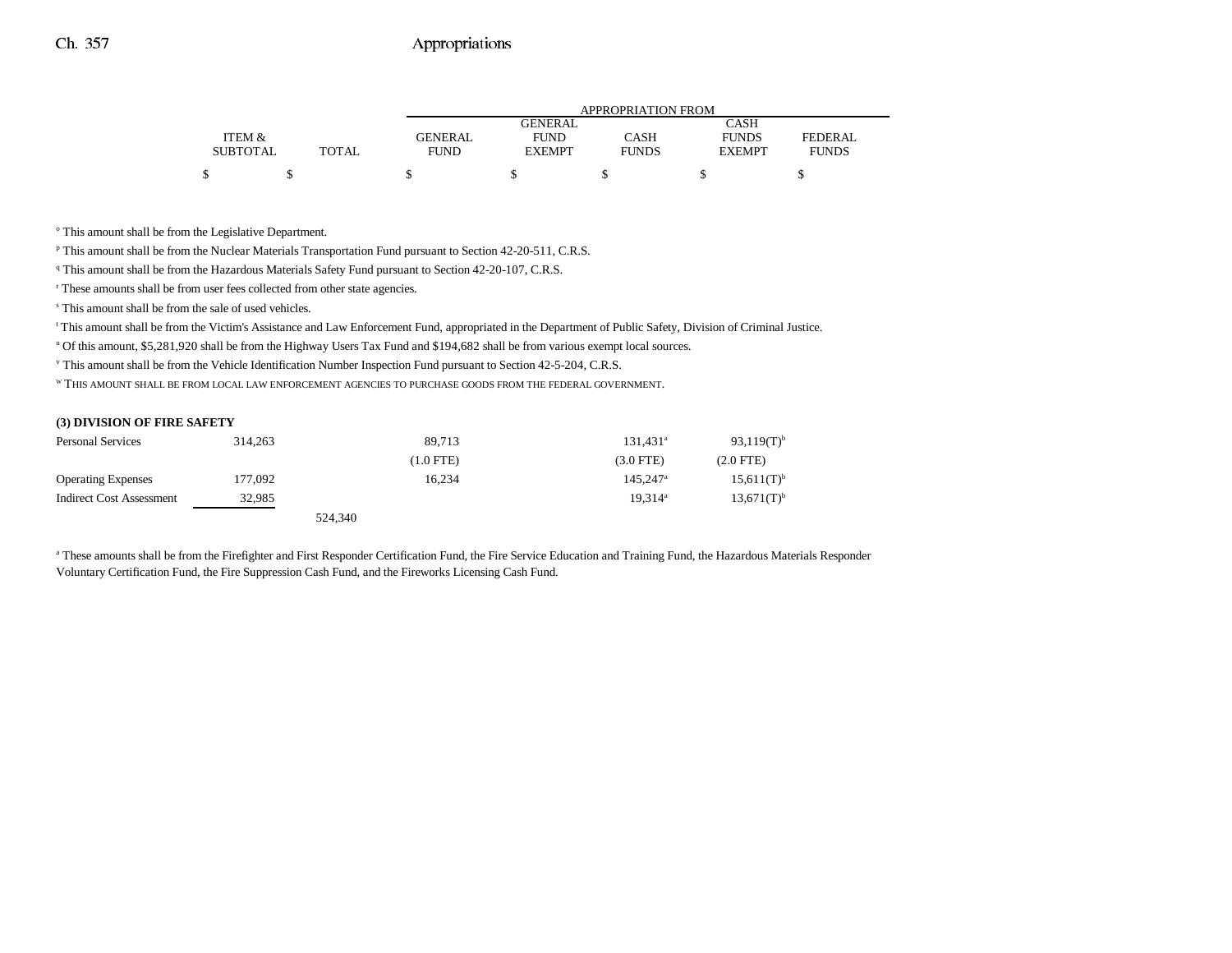**b** These amounts shall be from Limited Gaming funds appropriated in the Department of Revenue.

| (4) DIVISION OF CRIMINAL JUSTICE <sup>6</sup> |           |              |                             |
|-----------------------------------------------|-----------|--------------|-----------------------------|
| (A) Administration                            |           |              |                             |
| <b>Personal Services</b>                      | 1.407.580 | 702,946      | $282,188(T)^{a}$<br>422,446 |
|                                               | 1,426,084 |              | $300,692$ <sup>a</sup>      |
|                                               |           | $(14.6$ FTE) | $(5.5$ FTE)<br>$(7.5$ FTE)  |
|                                               |           |              | $(5.8$ FTE)                 |
| <b>SICK AND ANNUAL</b>                        |           |              |                             |
| <b>PAYOUTS</b>                                | 25,164    |              | $25,164(T)$ <sup>b</sup>    |
| <b>Operating Expenses</b>                     | 136,631   | 65,531       | $25,632(T)^n$<br>45,468     |
|                                               | 139,964   |              | $28,965^{\rm a}$            |
| <b>Indirect Cost Assessment</b>               | 148,921   |              | $40,532(T)^{a}$<br>108,389  |
|                                               | 151,345   |              | $42,956^{\circ}$            |
|                                               | 1,693,132 |              |                             |
|                                               | 1,742,557 |              |                             |

<sup>a</sup> These amounts OF THESE AMOUNTS, \$348,352(T) shall be from the Judicial Department out of the Victims Assistance and Law Enforcement Fund pursuant to Section 24-33.5-506, C.R.S., and \$24,261 shall be from reserves in the Drug Offender Surcharge Fund created in Section 18-19-103, C.R.S. **b THIS AMOUNT SHALL BE FROM INDIRECT COST RECOVERIES.** 

#### **(B) Victims Assistance**

| <b>Federal Victims Assistance</b> |           |                  |           |
|-----------------------------------|-----------|------------------|-----------|
| and Compensation Grants           | 4,037,276 |                  | 4,037,276 |
| <b>State Victims Assistance</b>   |           |                  |           |
| and Law Enforcement               |           |                  |           |
| Program <sup>185</sup>            | 1.055.771 | $1,055,771(T)^a$ |           |
|                                   |           |                  |           |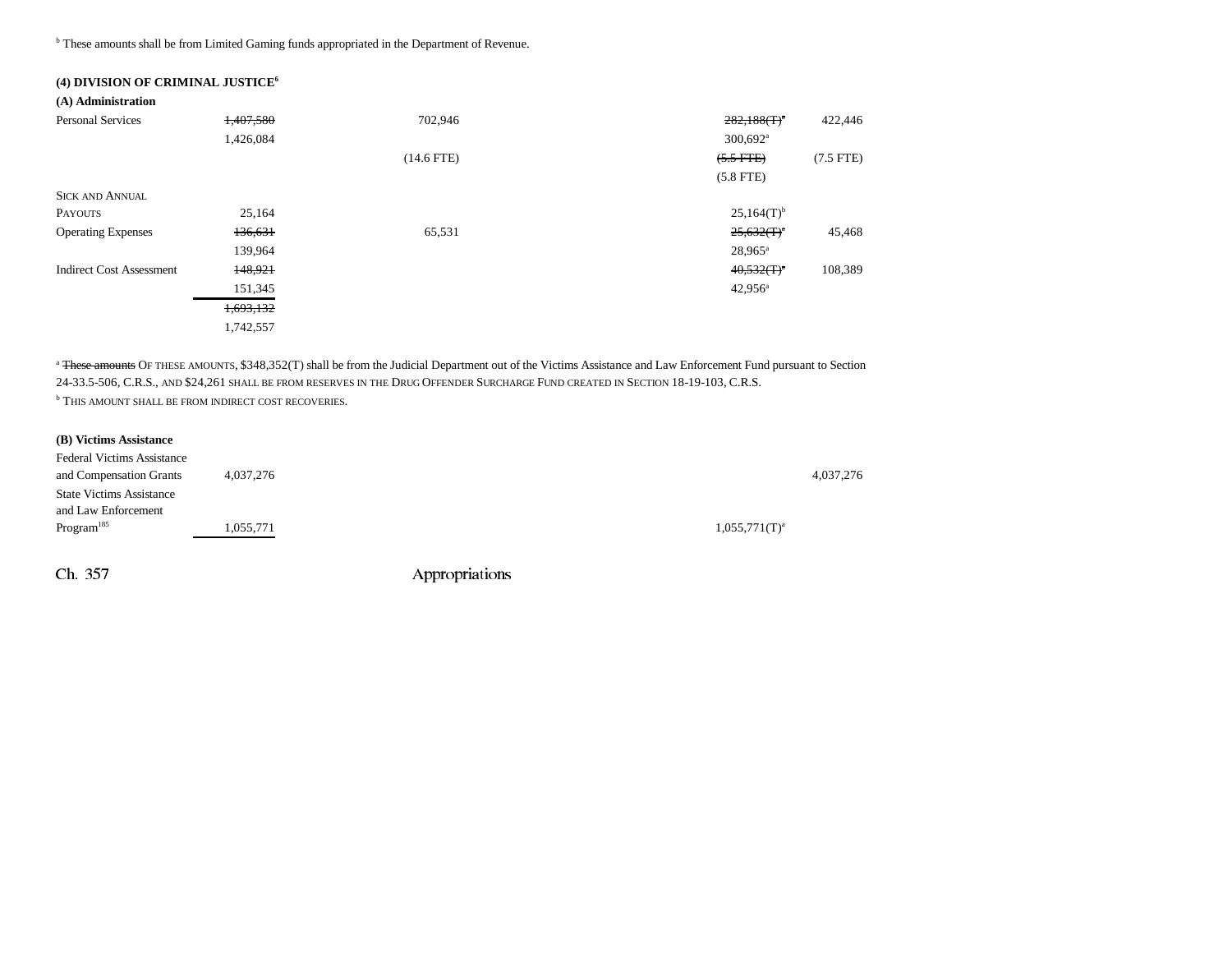|                 |       |             |               | APPROPRIATION FROM |               |              |
|-----------------|-------|-------------|---------------|--------------------|---------------|--------------|
|                 |       |             | GENERAL       |                    | CASH          |              |
| ITEM &          |       | GENERAL     | <b>FUND</b>   | CASH               | <b>FUNDS</b>  | FEDERAL      |
| <b>SUBTOTAL</b> | TOTAL | <b>FUND</b> | <b>EXEMPT</b> | <b>FUNDS</b>       | <b>EXEMPT</b> | <b>FUNDS</b> |
|                 |       |             |               |                    |               |              |

5,093,047

<sup>a</sup> This amount shall be from the Judicial Department out of the Victims Assistance and Law Enforcement Fund pursuant to Section 24-33.5-506, C.R.S.

| 974,651   |           |                |
|-----------|-----------|----------------|
|           |           |                |
| 1,000,000 | 1,000,000 |                |
|           |           |                |
|           |           |                |
| 200,000   | 200,000   |                |
|           |           |                |
| 883,702   | 883,702   |                |
|           |           |                |
| 500,000   | 500,000   |                |
|           |           |                |
| 694,000   |           | $694,000(T)^a$ |
|           |           |                |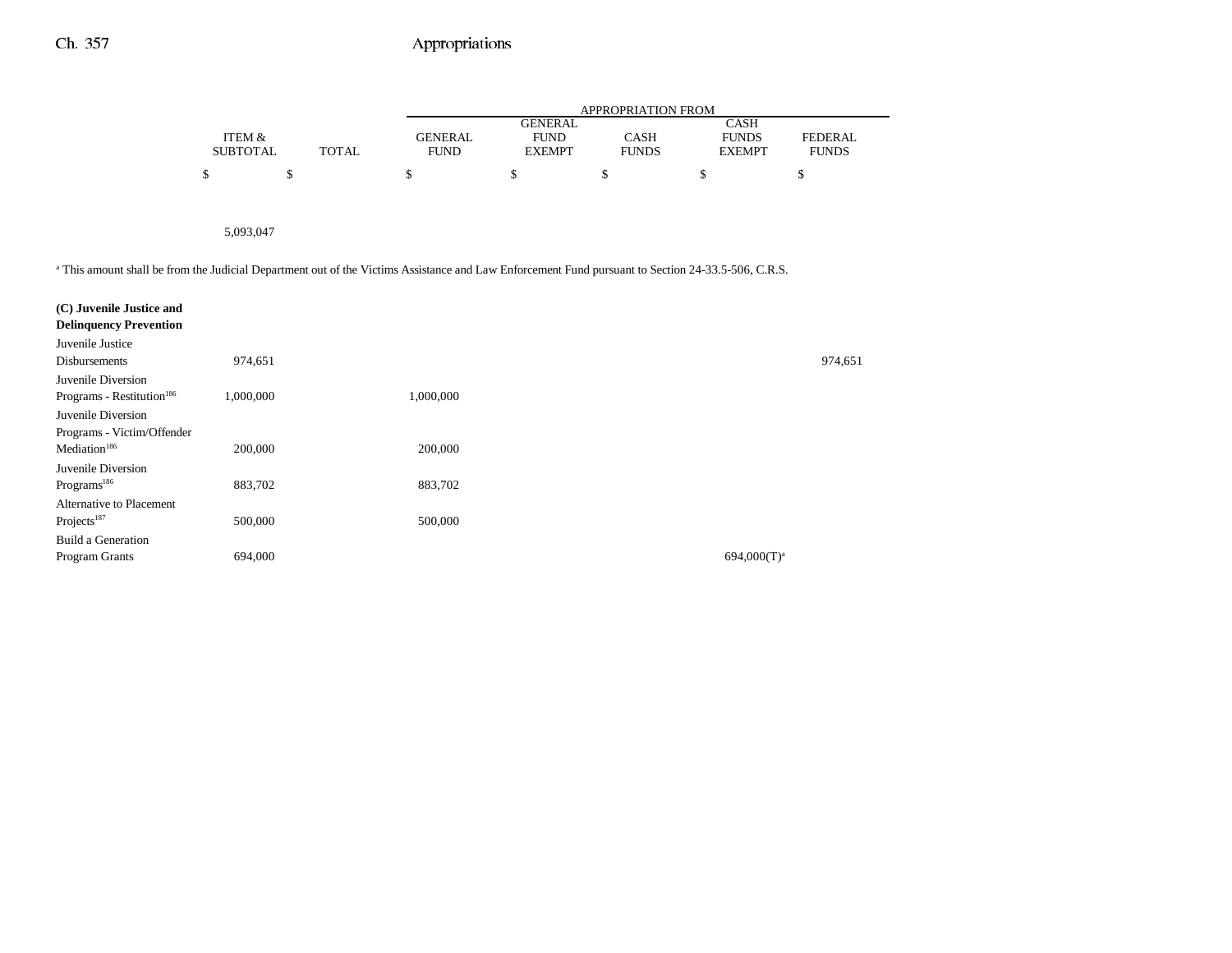| Drug Abuse Resistance    |           |                  |
|--------------------------|-----------|------------------|
| <b>Education Program</b> | 215,000   | $215.000(T)^{b}$ |
| Line Officer Grants      | 98.000    | $98,000(T)^c$    |
|                          | 4,565,353 |                  |

a Of this amount, \$429,000 shall be from the Department of Local Affairs, and \$265,000 shall be from federal Juvenile Justice and Delinquency Prevention Act funds appropriated in the Department of Public Safety, Division of Criminal Justice.

b This amount shall be from the Department of Revenue out of the Drug Abuse Resistance Education Fund.

c This amount shall be from Youth Crime Prevention and Intervention program grants in the Department of Local Affairs.

### **(D) Community Corrections8, 188**

Transition Programs including standard residential services at an average rate of \$35.37 per day per offender, and specialized substance abuse treatment at an average rate of \$52.04 per day per offender 13,478,760 12,883,942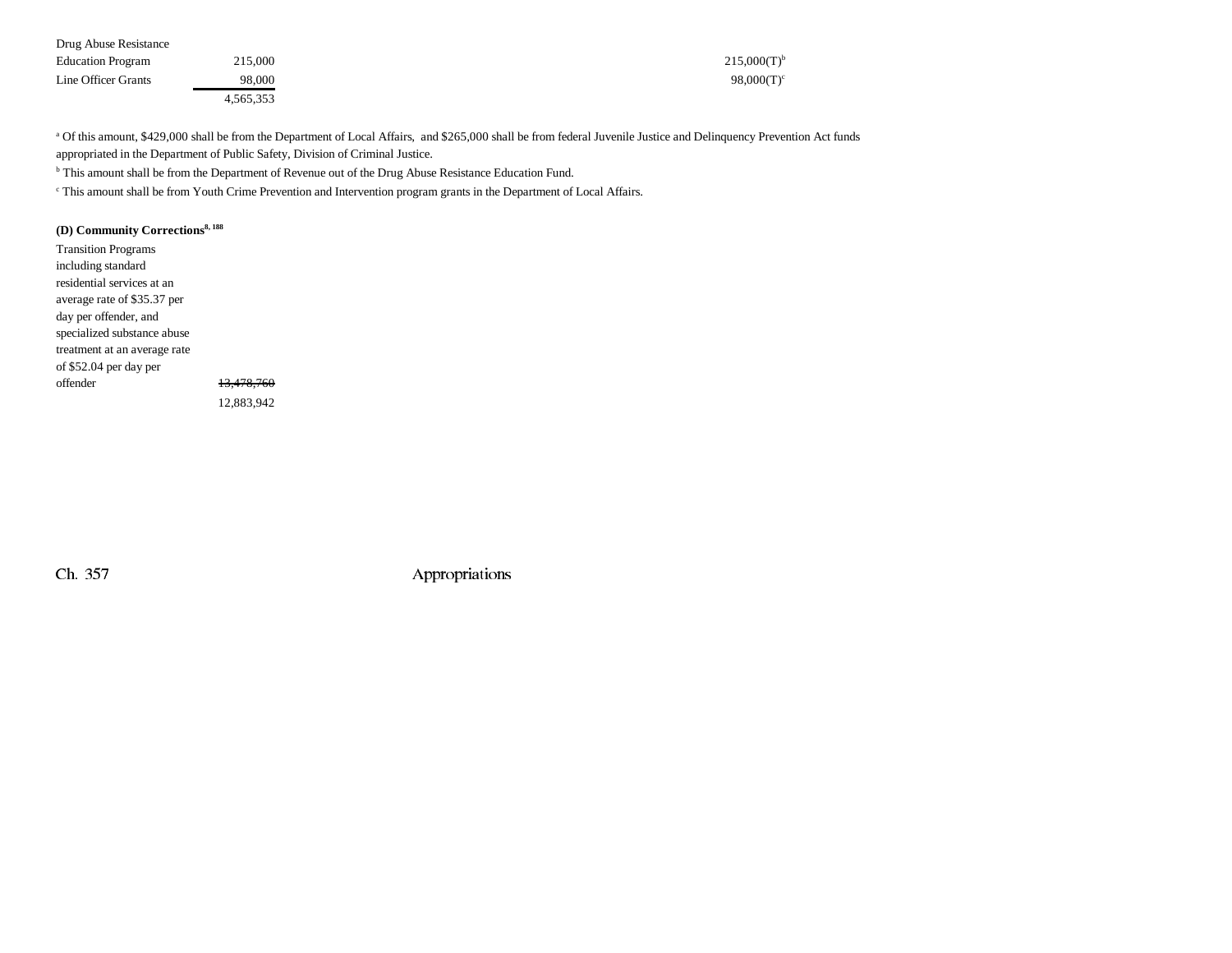|                                                      |                   |              | APPROPRIATION FROM |                |              |               |                |
|------------------------------------------------------|-------------------|--------------|--------------------|----------------|--------------|---------------|----------------|
|                                                      |                   |              |                    | <b>GENERAL</b> |              | CASH          |                |
|                                                      | <b>ITEM &amp;</b> |              | <b>GENERAL</b>     | <b>FUND</b>    | CASH         | <b>FUNDS</b>  | <b>FEDERAL</b> |
|                                                      | <b>SUBTOTAL</b>   | <b>TOTAL</b> | <b>FUND</b>        | <b>EXEMPT</b>  | <b>FUNDS</b> | <b>EXEMPT</b> | <b>FUNDS</b>   |
|                                                      | \$                | \$           | \$                 | \$             | \$           | \$            | \$             |
|                                                      |                   |              |                    |                |              |               |                |
|                                                      |                   |              |                    |                |              |               |                |
| <b>Diversion Programs</b>                            |                   |              |                    |                |              |               |                |
| including standard                                   |                   |              |                    |                |              |               |                |
| residential services at an                           |                   |              |                    |                |              |               |                |
| average rate of \$35.37 per<br>day per offender, and |                   |              |                    |                |              |               |                |
| standard nonresidential                              |                   |              |                    |                |              |               |                |
| services at an average rate                          |                   |              |                    |                |              |               |                |
| of \$5.12 per day per                                |                   |              |                    |                |              |               |                |
| offender                                             | 15,107,722        |              |                    |                |              |               |                |
|                                                      | 16,871,930        |              |                    |                |              |               |                |
| Loans - New Community                                |                   |              |                    |                |              |               |                |
| <b>Corrections Facilities</b>                        | 60,000            |              |                    |                |              |               |                |
| <b>Specialized Services</b>                          | 110,000           |              |                    |                |              |               |                |
| Day Reporting Center                                 |                   |              |                    |                |              |               |                |
| Services and Monitored                               |                   |              |                    |                |              |               |                |
| Residential 3/4 House                                |                   |              |                    |                |              |               |                |
| Programs                                             | 863,225           |              |                    |                |              |               |                |
|                                                      | 910,172           |              |                    |                |              |               |                |
| <b>Substance Abuse Treatment</b>                     |                   |              |                    |                |              |               |                |
| Program                                              | 100,000           |              |                    |                |              |               |                |
|                                                      |                   |              |                    |                |              |               |                |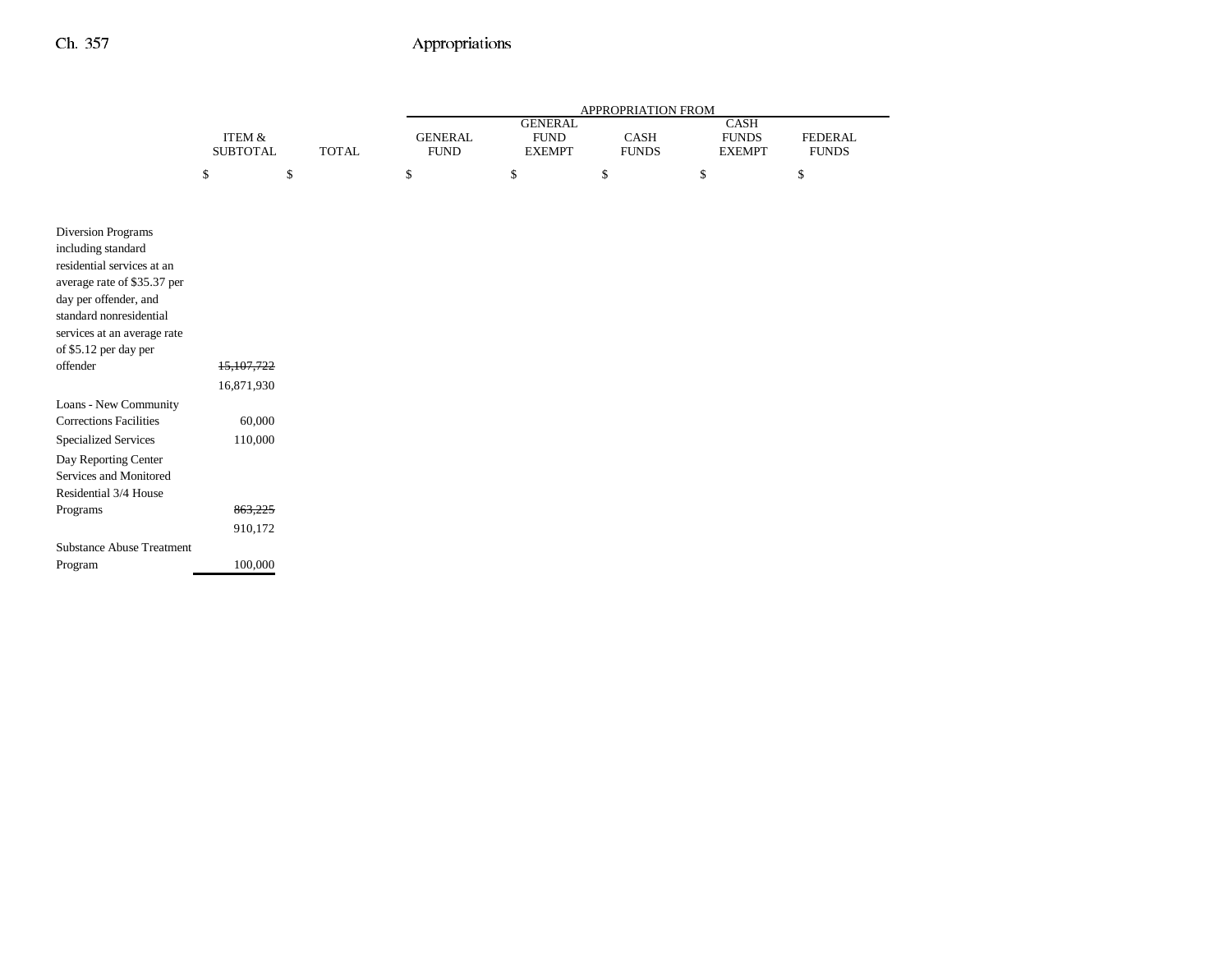|                                  | 29,719,707                                                               | 29,619,707 | $100,000^{\rm a}$     |                     |
|----------------------------------|--------------------------------------------------------------------------|------------|-----------------------|---------------------|
|                                  | 30,936,044                                                               | 30,836,044 |                       |                     |
|                                  | <sup>a</sup> This amount shall be from the Drug Offender Surcharge Fund. |            |                       |                     |
| (E) Crime Control and System     |                                                                          |            |                       |                     |
| Improvement                      |                                                                          |            |                       |                     |
| State and Local Crime            |                                                                          |            |                       |                     |
| Control and System               |                                                                          |            |                       |                     |
| <b>Improvement Grants</b>        | 6,500,000                                                                |            |                       | 6,500,000           |
| Sex Offender Surcharge           |                                                                          |            |                       |                     |
| Fund Program                     | 71,972                                                                   |            | $71,972$ <sup>a</sup> |                     |
|                                  |                                                                          |            | $(1.0$ FTE)           |                     |
| <b>Risk Assessment Screening</b> |                                                                          |            |                       |                     |
| Review                           | 16,000                                                                   |            |                       | 16,000 <sup>b</sup> |
|                                  | 6,587,972                                                                |            |                       |                     |

<sup>a</sup> This amount shall be from the Sex Offender Surcharge Fund pursuant to Section 18-21-103, C.R.S. Of this amount, \$8,197 shall be used for indirect cost assessment.

b This amount shall be from reserves in the Sex Offender Surcharge Fund pursuant to Section 18-21-103, C.R.S.

47,659,211 48,924,973

#### **(5) COLORADO BUREAU OF INVESTIGATION**

| (A) Administration       |         |             |                  |
|--------------------------|---------|-------------|------------------|
| <b>Personal Services</b> | 252,469 | 214,794     | $37.675^{\circ}$ |
|                          |         | $(3.0$ FTE) | $(1.0$ FTE)      |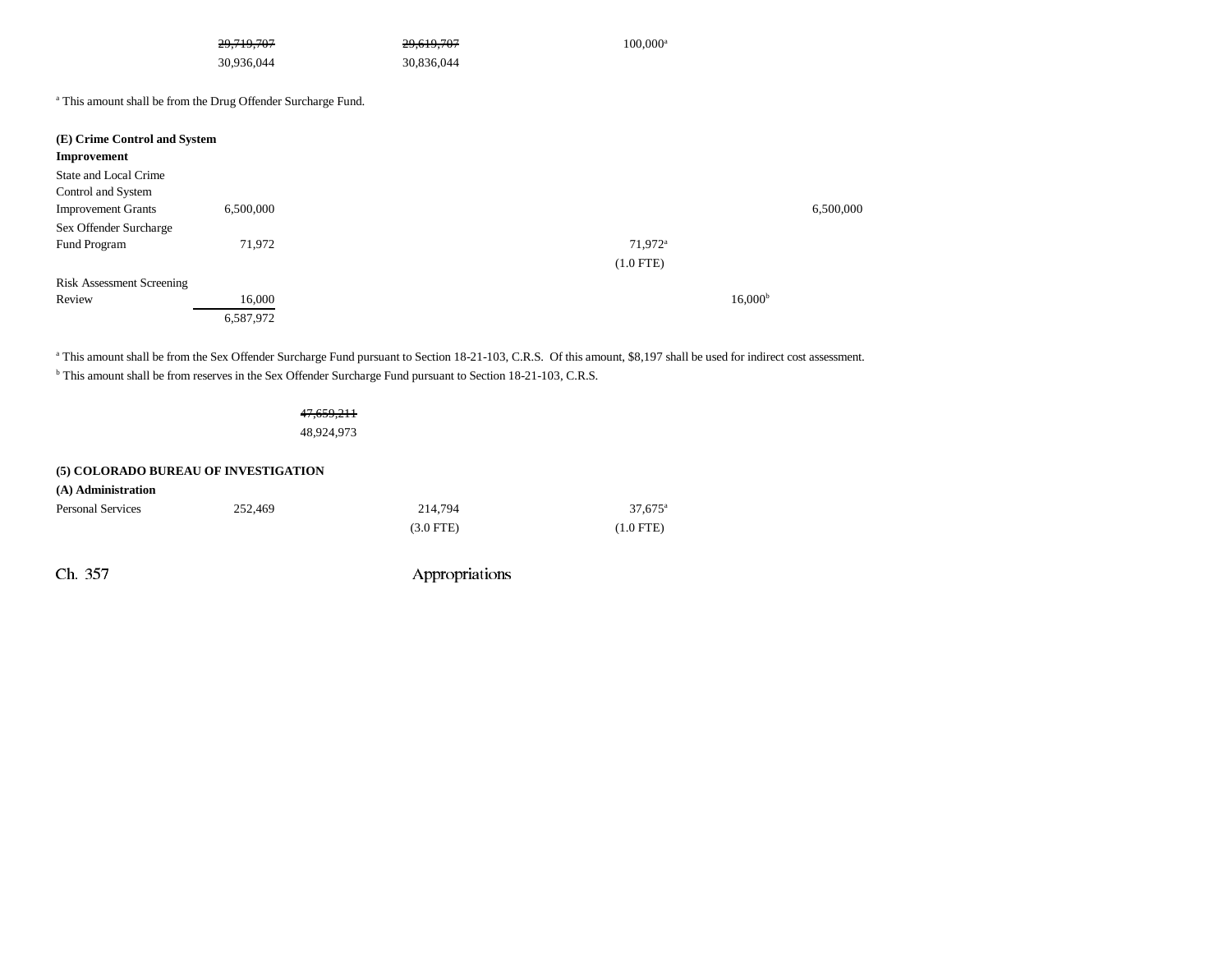|                                 |                           |                                |         | <b>APPROPRIATION FROM</b>                      |                             |                                       |                                |  |  |  |
|---------------------------------|---------------------------|--------------------------------|---------|------------------------------------------------|-----------------------------|---------------------------------------|--------------------------------|--|--|--|
|                                 | ITEM &<br><b>SUBTOTAL</b> | <b>GENERAL</b><br><b>TOTAL</b> |         | <b>GENERAL</b><br><b>FUND</b><br><b>EXEMPT</b> | <b>CASH</b><br><b>FUNDS</b> | CASH<br><b>FUNDS</b><br><b>EXEMPT</b> | <b>FEDERAL</b><br><b>FUNDS</b> |  |  |  |
|                                 | \$                        | \$                             | \$      | \$                                             | \$                          | S                                     | \$                             |  |  |  |
| <b>Operating Expenses</b>       | 21,147                    |                                | 15,371  |                                                | $5,776^{\circ}$             |                                       |                                |  |  |  |
| <b>Vehicle Lease Payments</b>   | 200,362                   |                                | 176,962 |                                                |                             | $23,400(T)^{b}$                       |                                |  |  |  |
| <b>Indirect Cost Assessment</b> | 291,265                   |                                |         |                                                | $177,351^{\circ}$           | $113,914(T)^d$                        |                                |  |  |  |
|                                 | 765,243                   |                                |         |                                                |                             |                                       |                                |  |  |  |

<sup>a</sup> These amounts shall be from applicant print processing fees.

<sup>b</sup> This amount shall be from Limited Gaming funds appropriated in the Department of Revenue.

c This amount shall be from various sources of cash funds.

<sup>d</sup> Of this amount, \$52,714 shall be from applicant print processing fees received from other state agencies, and \$61,200 shall be from Limited Gaming funds appropriated in the Department of Revenue.

#### **(B) Investigative Support Services189**

| (1) Laboratory            |           |              |                 |
|---------------------------|-----------|--------------|-----------------|
| <b>Personal Services</b>  | 2,554,419 | 2,554,419    |                 |
|                           |           | $(41.0$ FTE) |                 |
| <b>Operating Expenses</b> | 491,810   | 491,810      |                 |
| Laboratory Equipment      | 154,800   | 154,800      |                 |
| <b>Genetic Markers</b>    | 18,000    |              | $18,000(T)^{3}$ |
|                           | 3.219.029 |              |                 |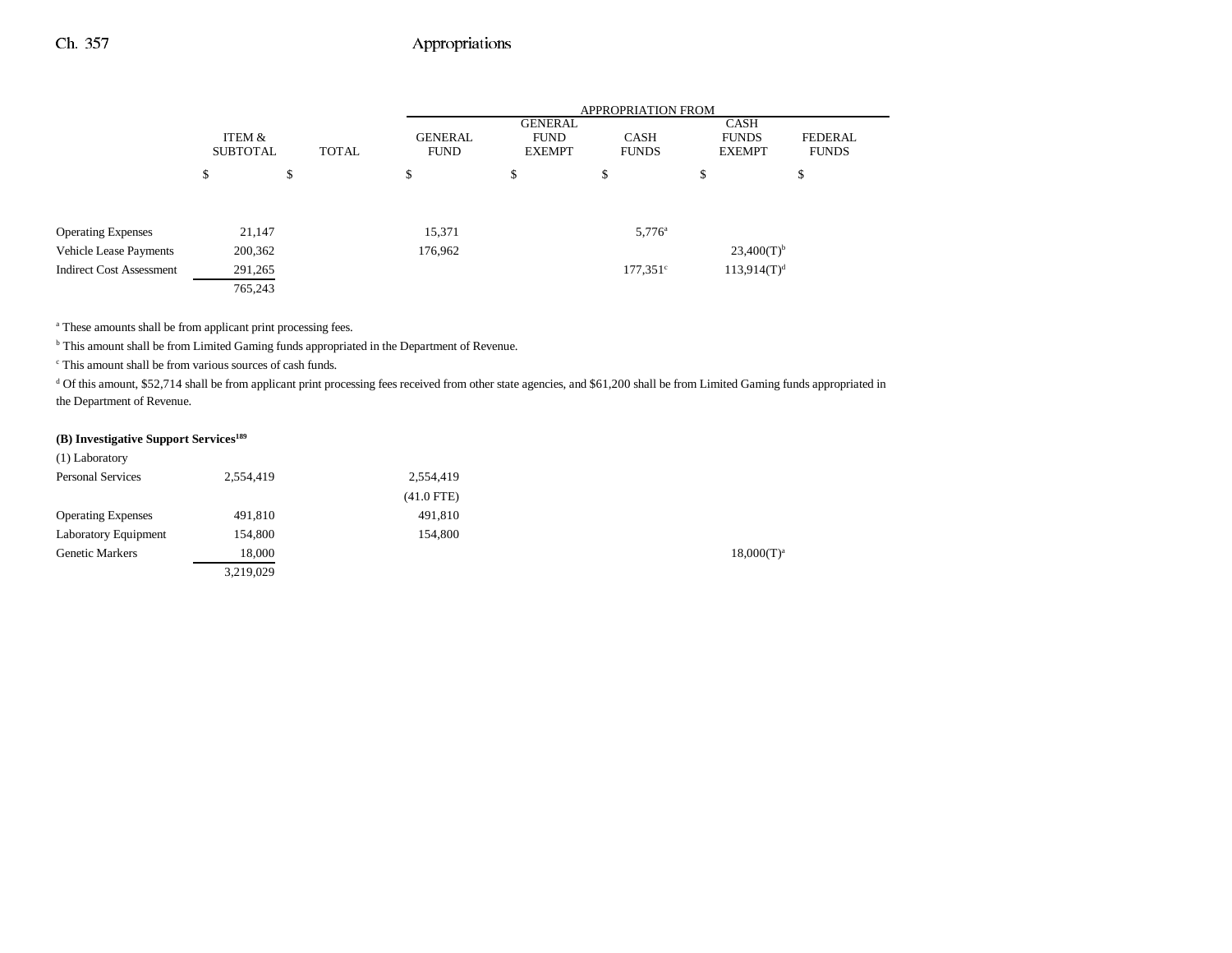### <sup>a</sup> This amount shall be from the state Victims Assistance and Law Enforcement Fund, which is appropriated in the Department of Public Safety, Division of Criminal Justice.

| (2) Investigative Assistance  |              |                                                                                                                                |                      |                                        |
|-------------------------------|--------------|--------------------------------------------------------------------------------------------------------------------------------|----------------------|----------------------------------------|
| <b>Personal Services</b>      | 1,755,128    |                                                                                                                                |                      |                                        |
|                               | $(28.0$ FTE) |                                                                                                                                |                      |                                        |
| <b>Operating Expenses</b>     | 138,119      |                                                                                                                                |                      |                                        |
|                               | 1,893,247    | 1,893,247                                                                                                                      |                      |                                        |
| (3) Limited Gaming<br>Support |              |                                                                                                                                |                      |                                        |
| Program Costs                 | 513,993      |                                                                                                                                |                      | 513,993(T) <sup>a</sup><br>$(7.0$ FTE) |
|                               |              | <sup>a</sup> This amount shall be from Limited Gaming funds appropriated in the Department of Revenue.                         |                      |                                        |
| (4) Statewide Insta-Check     |              |                                                                                                                                |                      |                                        |
| Program <sup>190</sup>        | 522,919      |                                                                                                                                | 522,919 <sup>a</sup> |                                        |
|                               |              |                                                                                                                                | $(12.0$ FTE)         |                                        |
|                               |              | <sup>a</sup> This amount shall be from the Statewide Instant Background Check Fund pursuant to Section 12-26.5-107 (2), C.R.S. |                      |                                        |
| (C) Crime Information Center  |              |                                                                                                                                |                      |                                        |
| <b>Personal Services</b>      | 2,283,072    | 2,109,583                                                                                                                      |                      | $173,489(T)^{a}$                       |
|                               | 2,153,468    | 1,979,979                                                                                                                      |                      |                                        |
|                               | $(50.1$ FTE) |                                                                                                                                |                      |                                        |
|                               | $(48.1$ FTE) |                                                                                                                                |                      |                                        |
| Ch. 357                       |              | Appropriations                                                                                                                 |                      |                                        |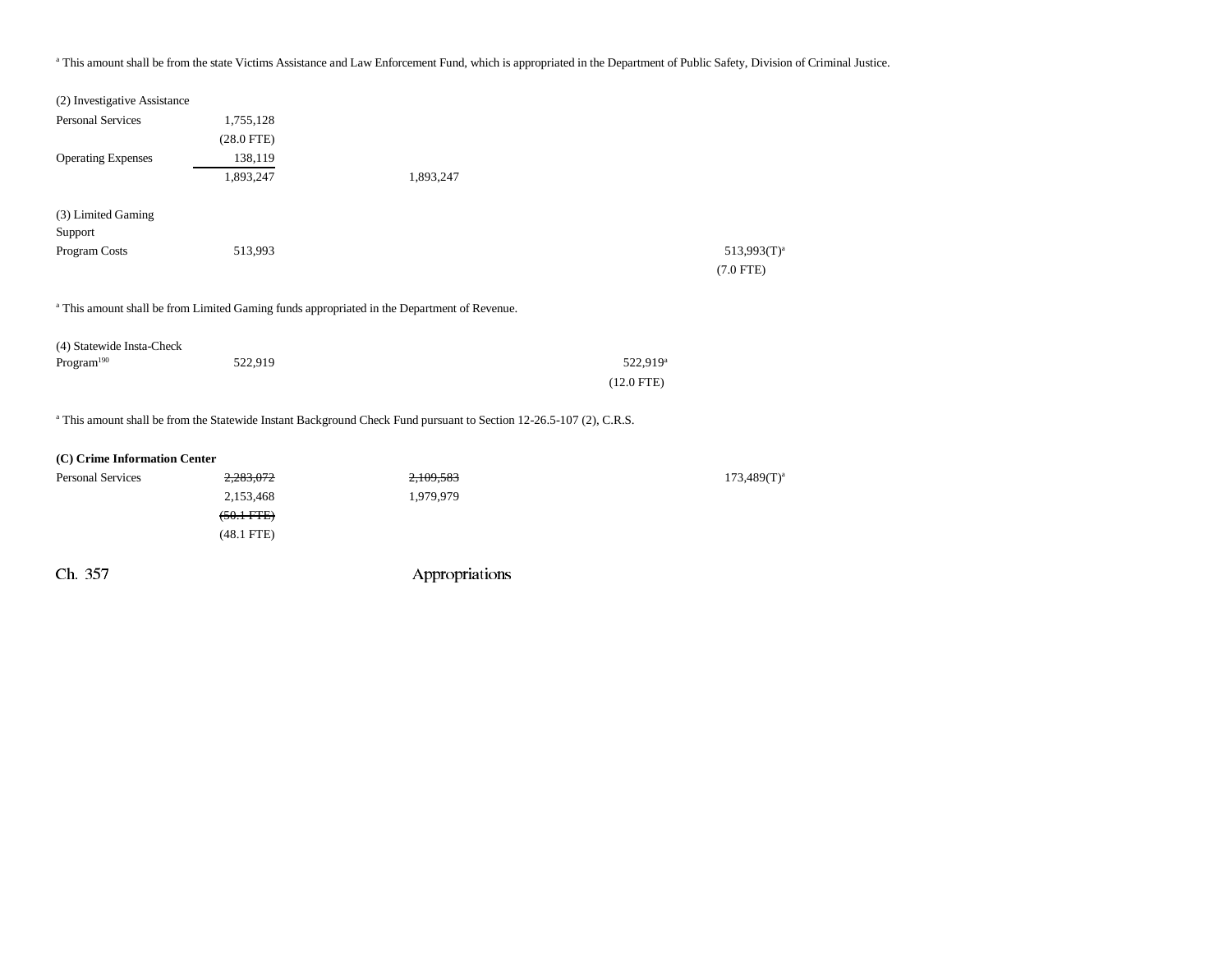|                           |                           |              | APPROPRIATION FROM            |                                                |                             |                                              |                                |  |
|---------------------------|---------------------------|--------------|-------------------------------|------------------------------------------------|-----------------------------|----------------------------------------------|--------------------------------|--|
|                           | ITEM &<br><b>SUBTOTAL</b> | <b>TOTAL</b> | <b>GENERAL</b><br><b>FUND</b> | <b>GENERAL</b><br><b>FUND</b><br><b>EXEMPT</b> | <b>CASH</b><br><b>FUNDS</b> | <b>CASH</b><br><b>FUNDS</b><br><b>EXEMPT</b> | <b>FEDERAL</b><br><b>FUNDS</b> |  |
|                           | \$                        | \$           | \$                            | \$                                             | \$                          | \$                                           | \$                             |  |
|                           |                           |              |                               |                                                |                             |                                              |                                |  |
| <b>Operating Expenses</b> | 1,128,301                 |              | 1,067,029                     |                                                | $31,954^b$                  | $15,318(T)^c$                                | 14,000                         |  |
|                           | 1,028,984                 |              | 967,712                       |                                                |                             |                                              |                                |  |
| Criminal Justice Records  |                           |              |                               |                                                |                             |                                              |                                |  |
| Act                       | 2,119,343                 |              |                               |                                                | $1,659,989$ <sup>d</sup>    | $459,354(T)$ <sup>e</sup>                    |                                |  |
|                           | $(25.3$ FTE)              |              |                               |                                                |                             |                                              |                                |  |
| Victim Assistance         | 38,000                    |              |                               |                                                |                             | $38,000(T)$ <sup>f</sup>                     |                                |  |
|                           |                           |              |                               |                                                |                             | $(1.0$ FTE)                                  |                                |  |
|                           | 5,568,716                 |              |                               |                                                |                             |                                              |                                |  |
|                           | 5,339,795                 |              |                               |                                                |                             |                                              |                                |  |

<sup>a</sup> This amount shall be from indirect cost recoveries.

<sup>b</sup> This amount shall be from fees for services.

 $\,^{\mathrm{c}}$  This amount shall be from fees for services received from other state agencies.

d This amount shall be from applicant print processing fees.

e This amount shall be from applicant print processing fees received from other state agencies.

f This amount shall be from the state Victims Assistance and Law Enforcement Fund, appropriated in the Department of Public Safety, Division of Criminal Justice.

12,483,147

12,254,226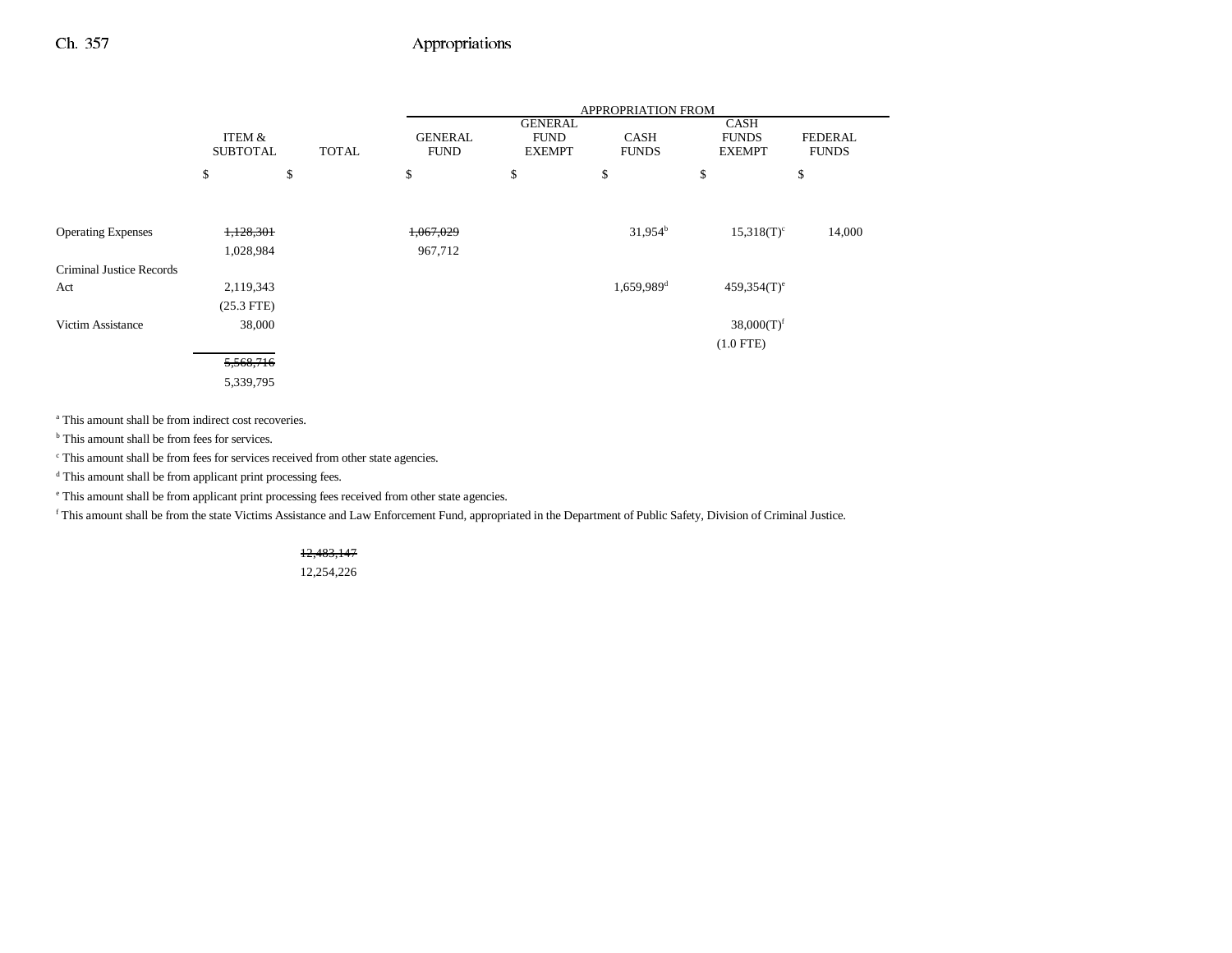| TOTALS PART XVII               |               |              |             |                           |              |
|--------------------------------|---------------|--------------|-------------|---------------------------|--------------|
| (PUBLIC SAFETY) <sup>4,5</sup> | \$130,216,295 | \$42,904,209 | \$4,749,726 | <del>\$69,098,750</del> * | \$13,463,610 |
|                                | \$131,955,709 | \$44,198,380 | \$4,967,446 | $$69.228.514^a$           | \$13,561,369 |

<sup>a</sup> Of this amount, \$13,825,054 \$13,796,761 contains a (T) notation, and \$53,993,130 \$53,977,713 is from the Highway Users Tax Fund pursuant to Section 43-4-201(3)(a), C.R.S.

**FOOTNOTES** -- The following statements are referenced to the numbered footnotes throughout section 2.

- 4 (Governor lined through this provision. See L. 98, p. 2193.)
- 5 All Departments, Totals -- The General Assembly requests that copies of all reports requested in other footnotes contained in this act be delivered to the Joint Budget Committee and the majority and minority leadership in each house of the General Assembly. Each principal department of the state shall produce its rules and regulations in an electronic format that is suitable for public access through electronic means. Such rules and regulations in such format shall be submitted to the Office of Legislative Legal Services for publishing on the Internet. It is the intent of the General Assembly that this be done within existing resources.
- 6 Department of Corrections, Management, Executive Director's Office Subprogram; Department of Human Services, Division of Youth Corrections, and Health and Rehabilitation Services, Alcohol and Drug Abuse Division; Judicial Department, Probation and Related Services; and Department of Public Safety, Division of Criminal Justice -- It is the intent of the General Assembly that state criminal justice agencies involved in multi-agency programs requiring separate appropriations to each agency designate one lead agency to be responsible for submitting a comprehensive annual budget request for such programs to the Joint Budget Committee. Each agency must still submit its portion of such request with its own budget document.
- 8(Governor lined through this provision. See L. 98, p. 2193.)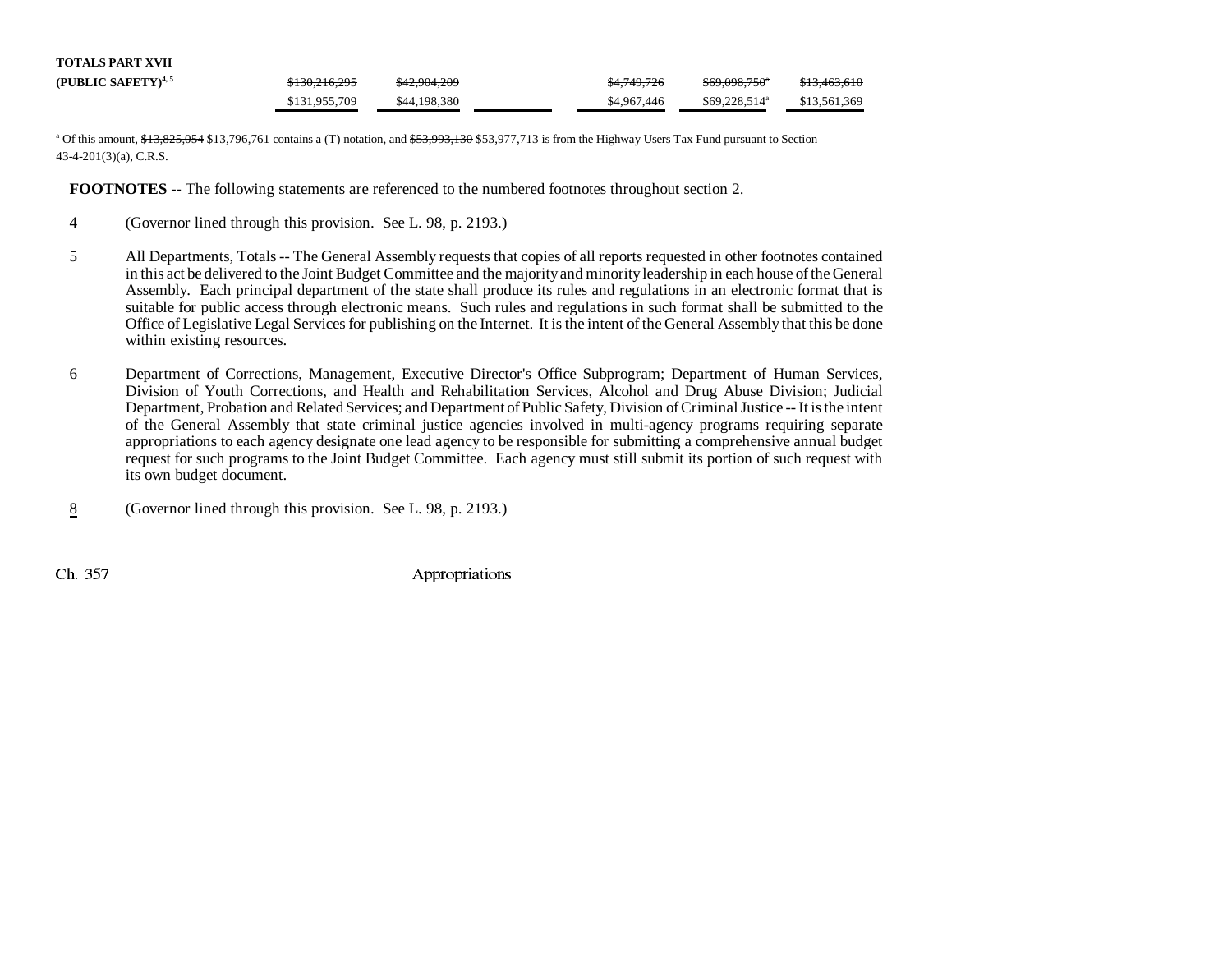|                 |              | APPROPRIATION FROM |               |              |               |              |  |  |  |
|-----------------|--------------|--------------------|---------------|--------------|---------------|--------------|--|--|--|
|                 |              |                    | GENERAL       |              | CASH          |              |  |  |  |
| ITEM &          |              | GENERAL            | <b>FUND</b>   | CASH         | <b>FUNDS</b>  | FEDERAL      |  |  |  |
| <b>SUBTOTAL</b> | <b>TOTAL</b> | <b>FUND</b>        | <b>EXEMPT</b> | <b>FUNDS</b> | <b>EXEMPT</b> | <b>FUNDS</b> |  |  |  |
|                 |              |                    |               |              |               |              |  |  |  |
|                 |              |                    |               |              |               |              |  |  |  |

- 180 Department of Public Safety, Colorado State Patrol -- The Department is requested to annually submit to the Joint Budget Committee a detailed summary of FTE assigned to the field and to special programs by November 1 of each year.
- 181 (Governor lined through this provision. See L. 98, p. 2196.)
- 182 (Governor lined through this provision. See L. 98, p. 2196.)
- 183 Department of Public Safety, Colorado State Patrol, State Patrol Training Academy -- The Department is requested to provide a report to the Joint Budget Committee by November 1, 1998, on its progress toward improving the performance and reducing costs of the State Patrol Training Academy.
- 184 (Governor lined through this provision. See L. 98, p. 2197.)
- 184a DEPARTMENT OF PUBLIC SAFETY, COLORADO STATE PATROL, COUNTER-DRUG PROGRAM -- IT IS THE INTENT OF THE GENERAL ASSEMBLY THAT, IF FEDERAL FUNDS FOR THE ADMINISTRATION OF THIS PROGRAM ARE EVER REDUCED, THE FTE WILL ALSO BE REDUCED, AND THE WORKLOAD WILL BE ABSORBED WITH EXISTING FTE IN THE CIVILIANS LINE ITEM.
- 185 Department of Public Safety, Division of Criminal Justice, Victims Assistance, State Victims Assistance and Law Enforcement Program -- The State VALE Board is requested to submit recommendations on grants to state agencies to the Joint Budget Committee by January 2, 1999.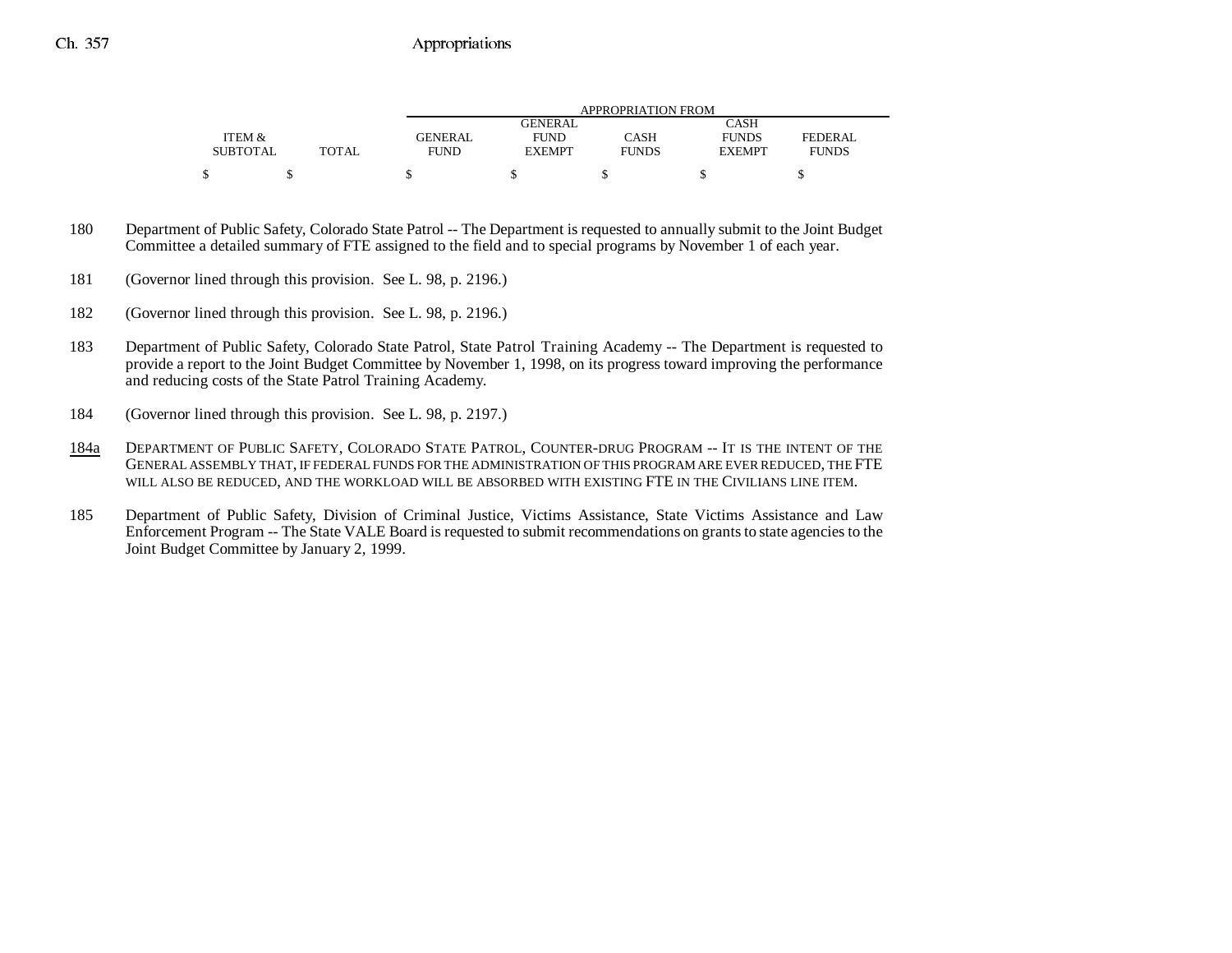- 186 (Governor lined through this provision. See L. 98, p. 2197.)
- 187 Department of Public Safety, Division of Criminal Justice, Juvenile Justice and Delinquency Prevention, Alternative to Placement Projects -- It is the intent of the General Assembly that these funds be competitively awarded to counties that submit proposals for multi-disciplinary, non-categorical programs to provide child welfare services to at-risk children and their families. Such services shall include, but are not limited to, assessment, intervention, treatment, supervision, and shelter when and if appropriate.
- 188 Department of Public Safety, Division of Criminal Justice, Community Corrections -- Appropriations for community corrections programs are based on assumptions that providers of community corrections programs will collect client fees of up to \$10 per day on the average for residential programs and \$2 per day on the average for nonresidential programs. Pursuant to its authority to administer and execute contracts under Section 17-27-115, C.R.S., and in accordance with Section 17-27-107, C.R.S., the Division of Criminal Justice is requested to ensure that every reasonable effort is made to achieve such collections.
- 189(Governor lined through this provision. See L. 98, p. 2197.)
- 190 (Governor lined through this provision. See L. 98, p. 2197.)

**SECTION 2.** Section 2 of chapter 191, Session Laws of Colorado 1998, is amended to read:

Section 2. **Appropriations in long bill to be adjusted.** For the implementation of section 24-51-401 (1.7), Colorado Revised Statutes, appropriations made in the annual general appropriation act for the fiscal year beginning July 1, 1998, shall be reduced by the sum of one million four hundred nineteen thousand one hundred ten dollars (\$1,419,110) ONE MILLION THREE HUNDRED EIGHTY-FIVE THOUSAND THREE HUNDRED FORTY-TWO DOLLARS (\$1,385,342). Said reductions shall be derived from such sources as detailed in the table below: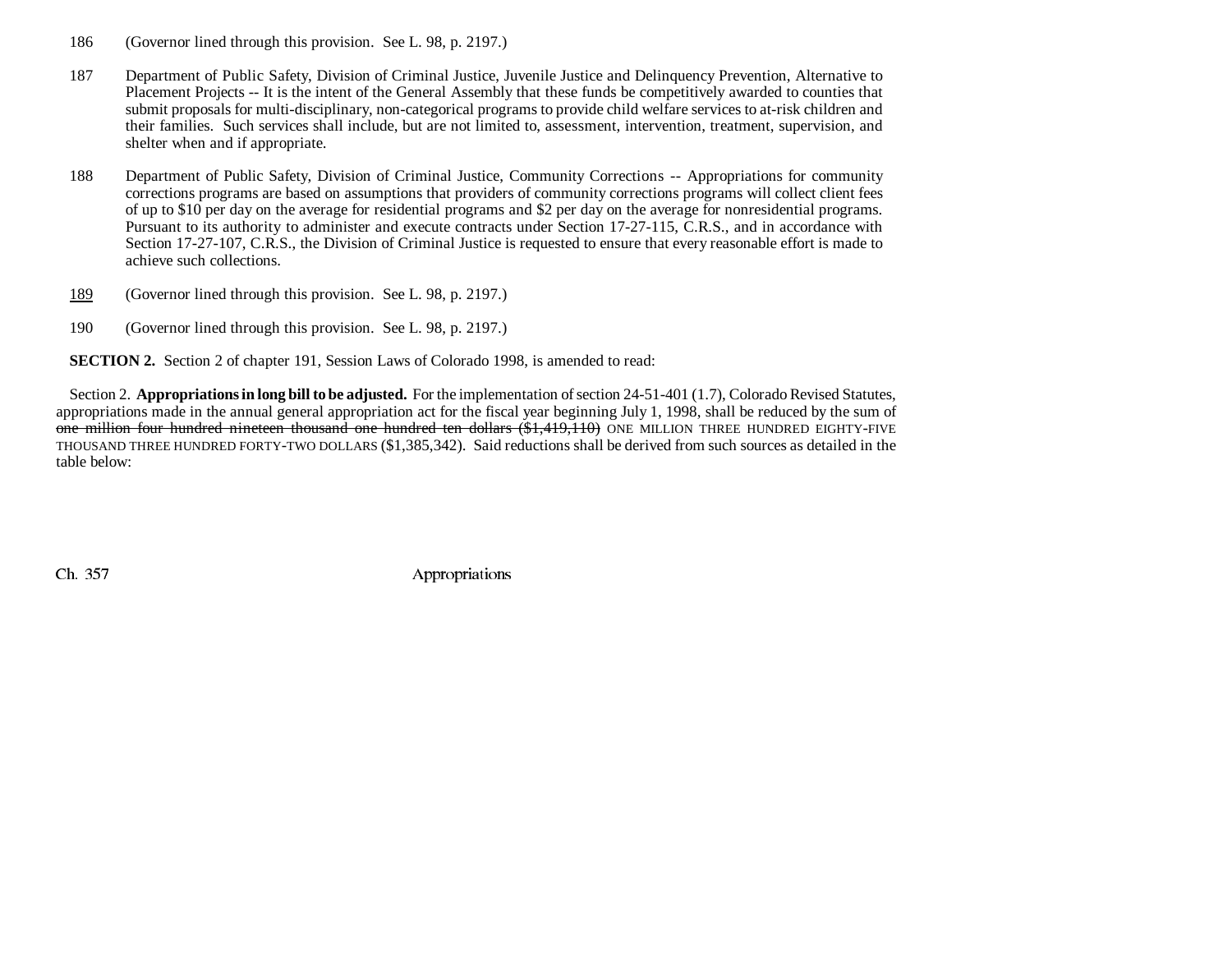|                           |                  |              | Cash             |                  |                |            |
|---------------------------|------------------|--------------|------------------|------------------|----------------|------------|
|                           | General          | Cash         | Funds            |                  | Federal        |            |
| <b>DEPARTMENT</b>         | Fund             | Funds        | Exempt           | <b>HUTF</b>      | Funds          | Total      |
|                           |                  |              |                  |                  |                |            |
| Agriculture               | (5, 459)         | (5,039)      | (527)            | $\boldsymbol{0}$ | (132)          | (11, 157)  |
| Corrections               | (171, 666)       | (839)        | (6, 477)         | $\mathbf{0}$     | $\overline{0}$ | (178,982)  |
| Education                 | (14,610)         | (988)        | (991)            | $\overline{0}$   | $\overline{0}$ | (16, 589)  |
| Governor                  | (6,406)          | $\mathbf{0}$ | $\Omega$         | $\mathbf{0}$     | (728)          | (7, 134)   |
| Health Care Policy and    | (18,240)         | $\mathbf{0}$ | $\boldsymbol{0}$ | 0                | (19,082)       | (37, 322)  |
| Financing                 |                  |              |                  |                  |                |            |
| <b>Higher Education</b>   | (198, 441)       | (190, 989)   | (14,257)         | $\overline{0}$   | (114)          | (403, 801) |
| <b>Human Services</b>     | (99, 651)        | (2,132)      | (53, 338)        | $\overline{0}$   | (29, 590)      | (184,711)  |
| Judicial                  | (79, 217)        | (4, 811)     | $\Omega$         | $\Omega$         | $\overline{0}$ | (84,028)   |
| <b>Public Defender</b>    | (16,073)         | $\mathbf{0}$ | $\mathbf{0}$     | $\overline{0}$   | $\overline{0}$ | (16,073)   |
| Alternate Defense Counsel | (171)            | $\mathbf{0}$ | $\Omega$         | $\overline{0}$   | $\overline{0}$ | (171)      |
| Labor and Employment      | $\boldsymbol{0}$ | (11,213)     | (2,550)          | $\overline{0}$   | (32, 289)      | (46, 052)  |
| Law                       | (4.918)          | (822)        | (9,183)          | $\overline{0}$   | (455)          | (15,378)   |
| Legislature               | (10,682)         | $\mathbf{0}$ | $\Omega$         | $\overline{0}$   | $\mathbf{0}$   | (10,682)   |
| <b>Local Affairs</b>      | (5,904)          | (260)        | (636)            | $\overline{0}$   | (2,025)        | (8,825)    |
| <b>Military Affairs</b>   | (1,516)          | $\mathbf{0}$ | $\Omega$         | $\overline{0}$   | (2, 413)       | (3,929)    |
| <b>Natural Resources</b>  | (16, 191)        | (34, 649)    | (6,047)          | $\overline{0}$   | (5, 412)       | (62, 299)  |
| Personnel                 | (11,612)         | (118)        | (13, 323)        | $\overline{0}$   | $\mathbf{0}$   | (25,053)   |
| Public Health and         | (7, 541)         | (10,578)     | (9,598)          | $\overline{0}$   | (21,951)       | (49,668)   |
| Environment               |                  |              |                  |                  |                |            |
| <b>Public Safety</b>      | (8,897)          | (2,316)      | (31,789)         | (2,110)          | (918)          | (46, 030)  |
|                           | (2,892)          |              | (3,092)          | (3,044)          |                | (12,262)   |